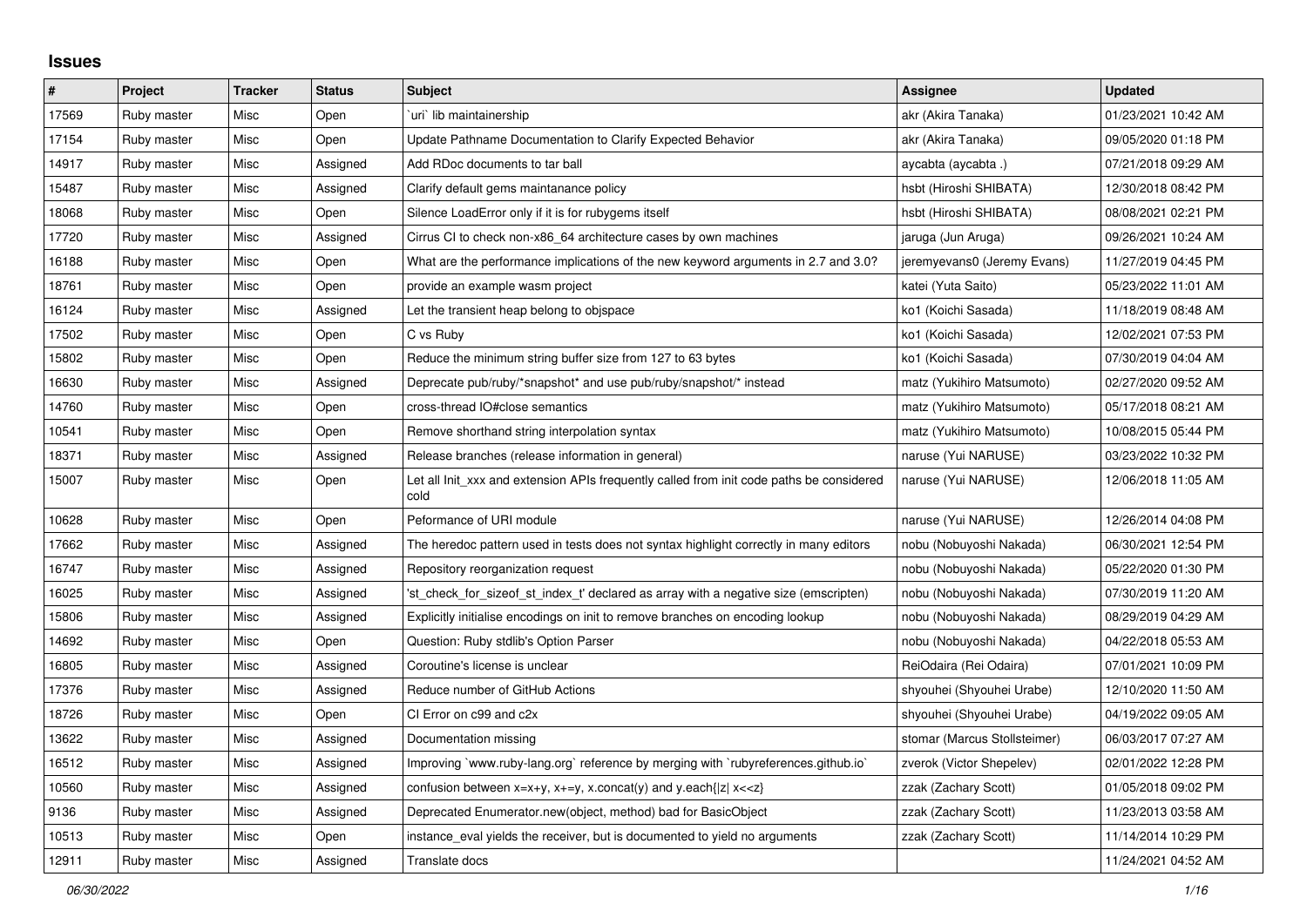| $\vert$ # | Project     | <b>Tracker</b> | <b>Status</b> | Subject                                                                                                                    | <b>Assignee</b> | <b>Updated</b>      |
|-----------|-------------|----------------|---------------|----------------------------------------------------------------------------------------------------------------------------|-----------------|---------------------|
| 10791     | Ruby master | Misc           | Assigned      | [PATCH 1/1] Remove unnecessary passing value from doc for Observable                                                       |                 | 08/10/2018 10:51 AM |
| 18888     | Ruby master | Misc           | Open          | Migrate ruby-lang.org mail services to Google Domains and Google Workspace                                                 |                 | 06/30/2022 03:22 AM |
| 18840     | Ruby master | Misc           | Open          | Top-level #using and other methods docs                                                                                    |                 | 06/18/2022 07:12 PM |
| 18836     | Ruby master | Misc           | Open          | DevMeeting-2022-07-21                                                                                                      |                 | 06/30/2022 03:26 AM |
| 18725     | Ruby master | Misc           | Open          | IO#write and IO#wait_writable block for write pipe if read pipe is closed in other thread<br>on OpenBSD                    |                 | 04/13/2022 11:20 PM |
| 18587     | Ruby master | Misc           | Open          | What was the reason behind Ruby choosing SipHash for Hash?                                                                 |                 | 02/17/2022 12:02 AM |
| 18420     | Ruby master | Misc           | Open          | Question about how to handle IO.pipe reader and writer when forking                                                        |                 | 12/22/2021 12:04 AM |
| 18404     | Ruby master | Misc           | Open          | 3.1 documentation problems tracking ticket                                                                                 |                 | 12/24/2021 03:59 PM |
| 18352     | Ruby master | Misc           | Open          | What is the Hash#grep expected?                                                                                            |                 | 11/28/2021 10:39 PM |
| 18248     | Ruby master | Misc           | Open          | Add Feature Triaging Guide                                                                                                 |                 | 10/12/2021 03:21 PM |
| 18150     | Ruby master | Misc           | Open          | Proposal: Deprecate leading zero syntax to declare octals, since it's extremely confusing<br>(and Python 3 removed it too) |                 | 09/04/2021 03:21 AM |
| 18082     | Ruby master | Misc           | Open          | FileUtils.remove_entry_secure has inconsistent document                                                                    |                 | 08/17/2021 04:26 PM |
| 17829     | Ruby master | Misc           | Open          | Clang/LLVM correctness of x64-mingw32 build (`shorten-64-to-32` warnings)                                                  |                 | 04/26/2021 04:23 PM |
| 17815     | Ruby master | Misc           | Open          | Snapcraft Ruby plugin                                                                                                      |                 | 04/20/2021 07:59 PM |
| 17683     | Ruby master | Misc           | Open          | Current status of beginless range (experimental or not)                                                                    |                 | 06/05/2021 07:22 AM |
| 17637     | Ruby master | Misc           | Open          | Endless ranges with `nil` boundary weird behavior                                                                          |                 | 02/19/2021 07:57 AM |
| 17591     | Ruby master | Misc           | Open          | Test frameworks and REPLs do not show deprecation warnings by default                                                      |                 | 02/17/2021 09:06 AM |
| 17586     | Ruby master | Misc           | Open          | Please run Windows CI in all std-lib repos                                                                                 |                 | 01/28/2021 02:34 PM |
| 17565     | Ruby master | Misc           | Open          | Prefer use of access(2) in rb_file_load_ok() to check for existence of require'd files                                     |                 | 01/21/2021 08:52 PM |
| 17422     | Ruby master | Misc           | Open          | 3.0 documentation problems tracking ticket                                                                                 |                 | 12/24/2020 12:51 PM |
| 17399     | Ruby master | Misc           | Open          | Are endless methods experimental?                                                                                          |                 | 12/22/2020 07:05 PM |
| 17390     | Ruby master | Misc           | Open          | Class and method-level docs for Ractor                                                                                     |                 | 12/13/2020 06:33 PM |
| 17309     | Ruby master | Misc           | Open          | URI escape being deprecated, yet there is no replacement                                                                   |                 | 11/11/2020 12:52 AM |
| 17199     | Ruby master | Misc           | Open          | id outputed by inspect and to_s output does not allow to find actual object_id and<br>vice-versa                           |                 | 10/20/2020 09:35 PM |
| 17174     | Ruby master | Misc           | Open          | "Error relocating, symbol not found" error when compiling a native extension on Alpine<br>with Ruby $>=2.4$                |                 | 10/06/2020 11:19 AM |
| 17137     | Ruby master | Misc           | Open          | Cooperation on maintaining official docker ruby images                                                                     |                 | 09/02/2020 05:03 PM |
| 17053     | Ruby master | Misc           | Open          | RDoc for Hash Keys                                                                                                         |                 | 07/28/2020 01:21 AM |
| 16895     | Ruby master | Misc           | Open          | Request for cooperation: Try your applications/libraries with master branch and debug<br>options                           |                 | 05/15/2020 11:51 PM |
| 16803     | Ruby master | Misc           | Open          | Discussion: those internal macros reside in public API headers                                                             |                 | 05/14/2020 12:27 PM |
| 16750     | Ruby master | Misc           | Open          | Change typedef of VALUE for better type checking                                                                           |                 | 04/03/2020 02:34 AM |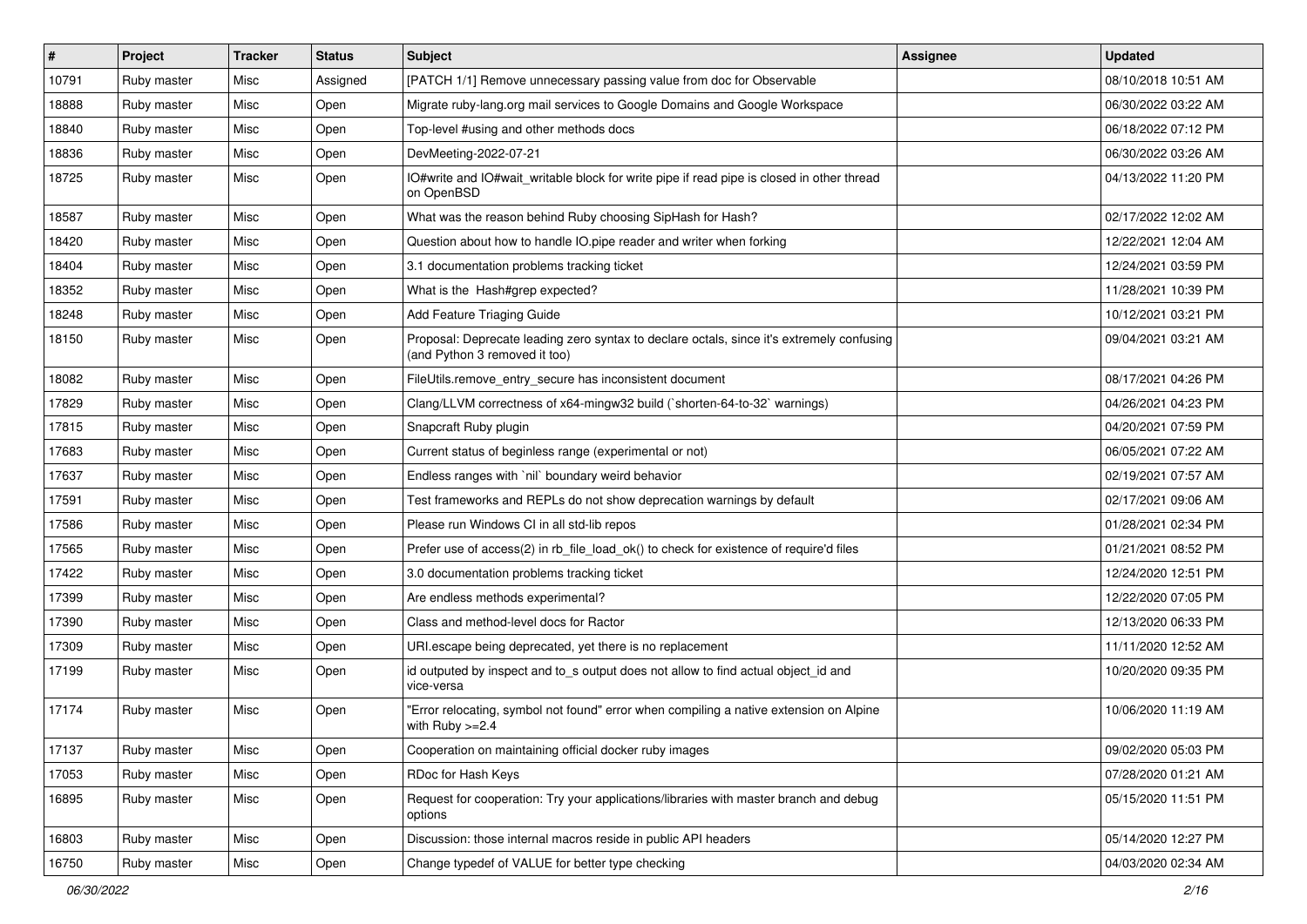| $\sharp$ | Project     | <b>Tracker</b> | <b>Status</b> | Subject                                                                                                                             | <b>Assignee</b> | <b>Updated</b>      |
|----------|-------------|----------------|---------------|-------------------------------------------------------------------------------------------------------------------------------------|-----------------|---------------------|
| 16678    | Ruby master | Misc           | Open          | Array#values_at has unintuitive behavior when supplied a range starting with negative<br>index                                      |                 | 03/09/2020 02:06 PM |
| 16671    | Ruby master | Misc           | Open          | <b>BASERUBY</b> version policy                                                                                                      |                 | 03/05/2020 01:11 AM |
| 16659    | Ruby master | Misc           | Open          | Documentation on Regexp missing for absence pattern (?~pat)                                                                         |                 | 02/27/2020 04:16 PM |
| 16629    | Ruby master | Misc           | Open          | ruby-loco now built & saved on GitHub, both mingw & mswin builds                                                                    |                 | 02/12/2020 01:53 PM |
| 16507    | Ruby master | Misc           | Open          | =~ vs include? or match?                                                                                                            |                 | 01/12/2020 11:27 PM |
| 16487    | Ruby master | Misc           | Open          | Potential for SIMD usage in ruby-core                                                                                               |                 | 01/16/2020 05:25 AM |
| 16464    | Ruby master | Misc           | Open          | Which core objects should support deconstruct/deconstruct_keys?                                                                     |                 | 12/30/2019 07:54 AM |
| 16436    | Ruby master | Misc           | Open          | hash missing #last method, make it not so consistent (it has #first)                                                                |                 | 01/06/2021 09:47 AM |
| 16408    | Ruby master | Misc           | Open          | Ruby docs list incorrect method signatures for PTY::getpty/PTY::spawn                                                               |                 | 12/12/2019 05:12 PM |
| 16396    | Ruby master | Misc           | Open          | What is the reason for this behaviour of Find.find?                                                                                 |                 | 12/09/2019 02:51 PM |
| 16346    | Ruby master | Misc           | Open          | Confusing macro name: RUBY_MARK_NO_PIN_UNLESS_NULL                                                                                  |                 | 11/13/2019 07:39 AM |
| 16267    | Ruby master | Misc           | Open          | MinGW CI - add to Actions ?                                                                                                         |                 | 10/21/2019 01:10 AM |
| 16235    | Ruby master | Misc           | Open          | ENV assoc spec test does not test invalid name                                                                                      |                 | 10/05/2019 10:53 PM |
| 16160    | Ruby master | Misc           | Open          | Lazy init thread local storage                                                                                                      |                 | 09/22/2019 01:55 AM |
| 16157    | Ruby master | Misc           | Open          | What is the correct and *portable* way to do generic delegation?                                                                    |                 | 10/15/2019 04:28 PM |
| 16130    | Ruby master | Misc           | Open          | [Discussion / Ideas] Finding a good name for the concept of/behind guilds - primarily the<br><b>NAME</b>                            |                 | 08/27/2019 04:00 PM |
| 16114    | Ruby master | Misc           | Open          | Naming of "beginless range"                                                                                                         |                 | 10/08/2019 03:06 PM |
| 15744    | Ruby master | Misc           | Open          | Improvement needed to documentation of 'Literals'                                                                                   |                 | 06/24/2019 02:27 AM |
| 15654    | Ruby master | Misc           | Open          | Documentation for Complex is wrong or misleading                                                                                    |                 | 03/11/2019 11:55 AM |
| 15568    | Ruby master | Misc           | Open          | TracePoint(:raise)#parameters raises RuntimeError                                                                                   |                 | 01/27/2019 12:02 AM |
| 15514    | Ruby master | Misc           | Open          | Add documentation for implicit array decomposition                                                                                  |                 | 01/10/2019 04:43 PM |
| 15510    | Ruby master | Misc           | Open          | Easter egg in Thread.handle_interrupt                                                                                               |                 | 01/05/2019 11:53 PM |
| 15431    | Ruby master | Misc           | Open          | Hashes and arrays should not require commas to seperate values when using new lines                                                 |                 | 12/18/2018 11:05 AM |
| 15418    | Ruby master | Misc           | Open          | Date.parse('2018')                                                                                                                  |                 | 12/15/2018 09:17 PM |
| 15402    | Ruby master | Misc           | Open          | Shrinking excess retained memory of container types on promotion to uncollectible                                                   |                 | 12/11/2018 08:43 PM |
| 15249    | Ruby master | Misc           | Open          | Documentation for attr_accessor and attr_reader should be corrected                                                                 |                 | 10/23/2018 08:09 PM |
| 15224    | Ruby master | Misc           | Open          | [DOCs] Minor inconsistency in class Array #initialize_copy -<br>https://ruby-doc.org/core-2.5.1/Array.html#method-i-initialize_copy |                 | 10/13/2018 02:26 PM |
| 15202    | Ruby master | Misc           | Open          | Adding Coverity Scan to CI to see the result casually                                                                               |                 | 10/25/2018 10:50 AM |
| 15136    | Ruby master | Misc           | Open          | Fix - Wparentheses warnings                                                                                                         |                 | 09/20/2018 09:41 AM |
| 14825    | Ruby master | Misc           | Open          | When redefining `attr_xx` methods the visibility becomes `public`                                                                   |                 | 06/05/2018 05:57 AM |
| 14770    | Ruby master | Misc           | Open          | [META] DevelopersMeeting                                                                                                            |                 | 05/17/2018 12:28 PM |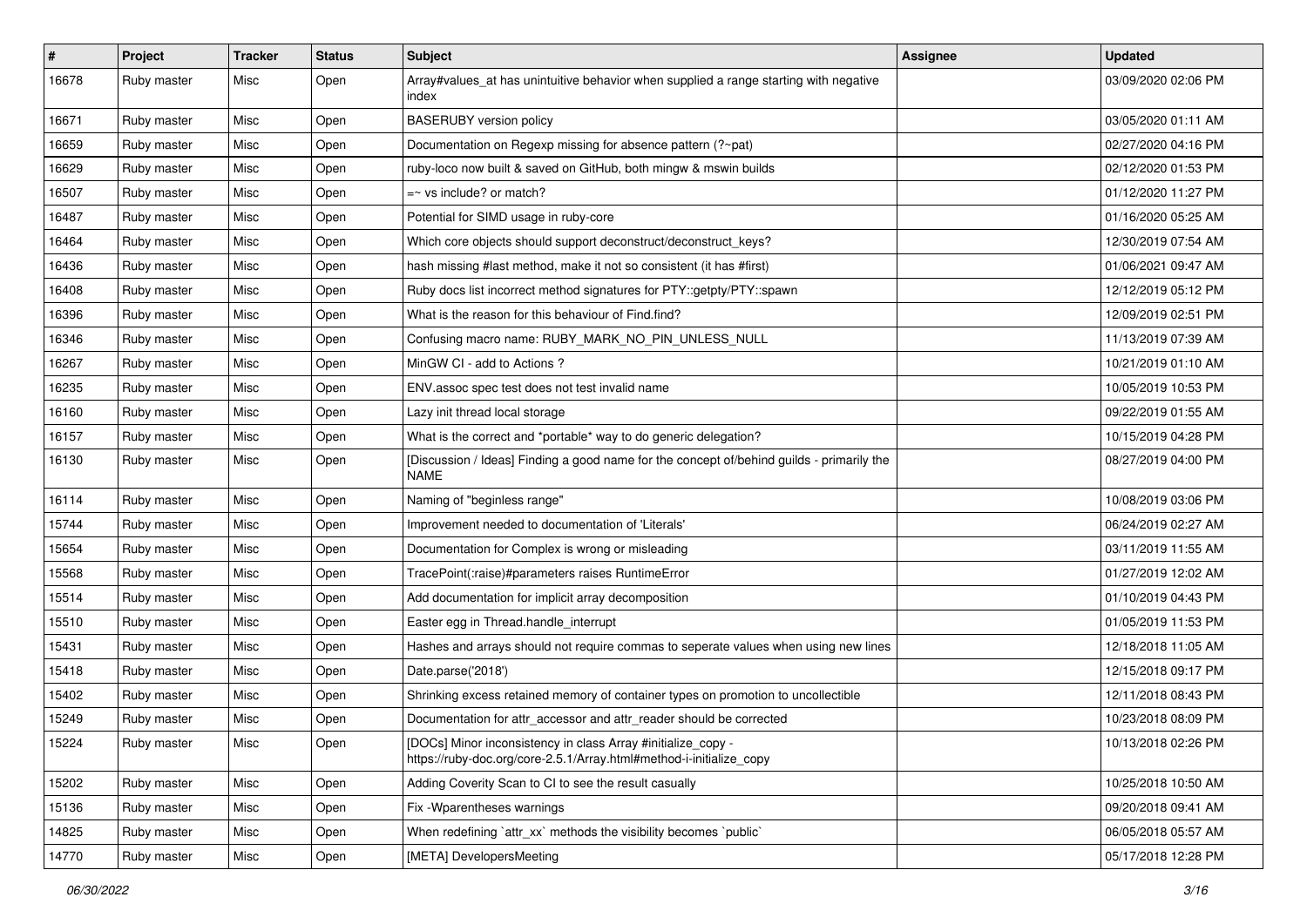| #     | Project     | <b>Tracker</b> | <b>Status</b> | <b>Subject</b>                                                                                                                                        | <b>Assignee</b>    | <b>Updated</b>      |
|-------|-------------|----------------|---------------|-------------------------------------------------------------------------------------------------------------------------------------------------------|--------------------|---------------------|
| 14768 | Ruby master | Misc           | Open          | Add documentation for    and &&                                                                                                                       |                    | 05/17/2018 09:45 AM |
| 14735 | Ruby master | Misc           | Open          | thread-safe operations in a hash could be documented                                                                                                  |                    | 05/04/2018 01:09 PM |
| 14673 | Ruby master | Misc           | Open          | Documentation for `Array#drop` / `drop_while` unclear in regard to modification                                                                       |                    | 04/10/2018 09:51 AM |
| 14190 | Ruby master | Misc           | Open          | What are the semantics of \$SAFE?                                                                                                                     |                    | 12/15/2017 10:28 PM |
| 14149 | Ruby master | Misc           | Open          | Ruby Birthday Thread - 25th years anniversary                                                                                                         |                    | 12/02/2017 01:40 AM |
| 14037 | Ruby master | Misc           | Open          | Writing doxygen document comments to static functions                                                                                                 |                    | 10/21/2017 07:48 AM |
| 13968 | Ruby master | Misc           | Open          | [Ruby 3.x perhaps] - A (minimal?) static variant of ruby                                                                                              |                    | 01/14/2018 03:24 PM |
| 13804 | Ruby master | Misc           | Open          | Protected methods cannot be overridden                                                                                                                |                    | 08/10/2017 09:41 PM |
| 13787 | Ruby master | Misc           | Open          | The path to Ruby 3.x - would it be useful to have a separate thread here at the tracker,<br>for discussions and issues and ideas related to ruby 3.x? |                    | 08/08/2017 08:29 AM |
| 13634 | Ruby master | Misc           | Open          | NilClass is lying about respond_to?(:clone)                                                                                                           |                    | 06/06/2017 08:27 AM |
| 13497 | Ruby master | Misc           | Open          | Docs, code samples, Ripper example                                                                                                                    |                    | 04/23/2017 04:27 AM |
| 13209 | Ruby master | Misc           | Open          | fact.rb in ruby/sample variations                                                                                                                     |                    | 02/14/2017 12:10 AM |
| 13072 | Ruby master | Misc           | Open          | Current state of date standard library                                                                                                                |                    | 09/02/2017 05:38 PM |
| 12751 | Ruby master | Misc           | Open          | Incompatibility of Ruby 3                                                                                                                             |                    | 09/14/2016 12:48 PM |
| 12595 | Ruby master | Misc           | Open          | Documentation                                                                                                                                         |                    | 07/18/2016 04:39 PM |
| 12277 | Ruby master | Misc           | Open          | Coding rule: colum number                                                                                                                             |                    | 04/13/2016 06:32 PM |
| 11783 | Ruby master | Misc           | Open          | Do you have any idea if you have a budgets?                                                                                                           |                    | 05/16/2019 09:06 PM |
| 11570 | Ruby master | Misc           | Open          | Clarify autoload chaining behavior                                                                                                                    |                    | 10/06/2015 04:52 PM |
| 11355 | Ruby master | Misc           | Open          | Exceptions inheriting from Timeout:: Error should behave the same way                                                                                 |                    | 07/15/2015 04:59 PM |
| 11295 | Ruby master | Misc           | Open          | Request for comments about error messages                                                                                                             |                    | 10/22/2015 09:12 AM |
| 10983 | Ruby master | Misc           | Open          | Why blocks make Ruby methods 439% slower?                                                                                                             |                    | 11/10/2015 06:21 AM |
| 10783 | Ruby master | Misc           | Open          | String#concat has an "appending" behavior                                                                                                             |                    | 08/08/2018 03:08 AM |
| 10424 | Ruby master | Misc           | Open          | Error message when sorting NaN                                                                                                                        |                    | 10/25/2014 02:13 PM |
| 10312 | Ruby master | Misc           | Open          | Give people more control over how the ruby parser sees code and lexical code elements<br>(valid/invalid - toggle options) + macros                    |                    | 01/20/2016 05:14 PM |
| 9832  | Ruby master | Misc           | Open          | better concurrency in threads                                                                                                                         |                    | 05/12/2014 12:33 PM |
| 9724  | Ruby master | Misc           | Open          | Warnings in Ruby: allow per-file directives to i.e. suppress warnings                                                                                 |                    | 04/10/2014 06:21 PM |
| 9516  | Ruby master | Misc           | Open          | Consolidate all deprecation messages to one or more helper methods                                                                                    |                    | 02/13/2014 05:11 PM |
| 12656 | Ruby master | Feature        | Assigned      | Expand short paths with File.expand_path                                                                                                              | cruby-windows      | 01/31/2018 02:31 PM |
| 8083  | Ruby master | Feature        | Assigned      | Exit status is limited to one-byte values which is invalid for Windows                                                                                | cruby-windows      | 03/14/2013 08:26 PM |
| 1644  | Ruby master | Feature        | Assigned      | recv on inherited socket wrapped in TCPSocket does not read data, on Windows                                                                          | cruby-windows      | 12/10/2020 08:45 AM |
| 18450 | Ruby master | Feature        | Assigned      | Force break in prettyprint                                                                                                                            | akr (Akira Tanaka) | 12/29/2021 02:02 PM |
| 17297 | Ruby master | Feature        | Assigned      | Feature: Introduce Pathname.mktmpdir                                                                                                                  | akr (Akira Tanaka) | 08/30/2021 06:51 AM |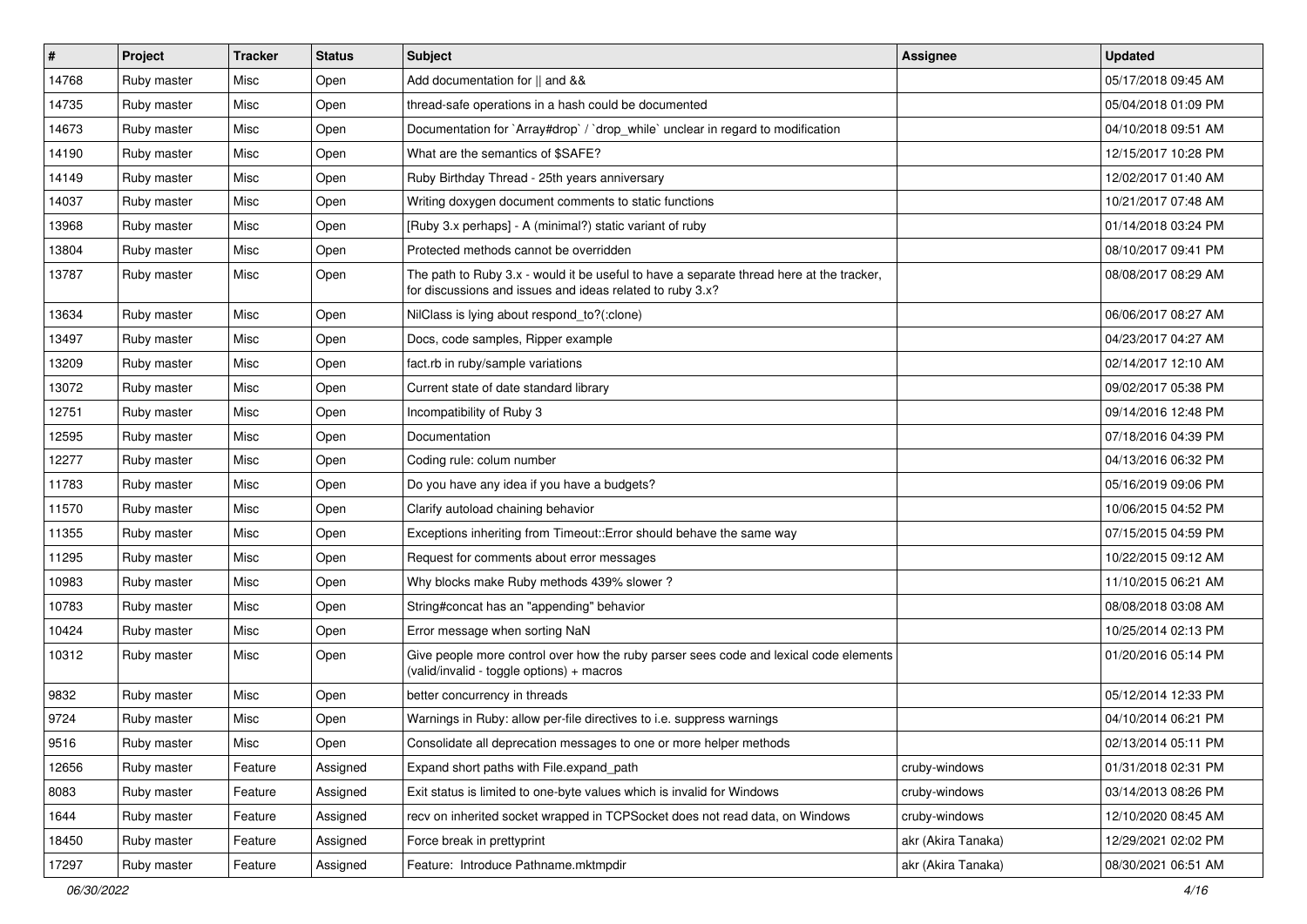| $\vert$ # | Project     | <b>Tracker</b> | <b>Status</b> | <b>Subject</b>                                                                              | Assignee                       | <b>Updated</b>      |
|-----------|-------------|----------------|---------------|---------------------------------------------------------------------------------------------|--------------------------------|---------------------|
| 17296     | Ruby master | Feature        | Assigned      | Feature: Pathname#chmod use FileUtils.chmod instead of File                                 | akr (Akira Tanaka)             | 08/30/2021 06:51 AM |
| 17295     | Ruby master | Feature        | Assigned      | Feature: Create a directory and file with Pathname#touch                                    | akr (Akira Tanaka)             | 09/28/2021 01:20 AM |
| 17294     | Ruby master | Feature        | Assigned      | Feature: Allow method chaining with Pathname#mkpath Pathname#rmtree                         | akr (Akira Tanaka)             | 08/30/2021 06:52 AM |
| 16937     | Ruby master | Feature        | Assigned      | Add DNS over HTTP to Resolv                                                                 | akr (Akira Tanaka)             | 12/10/2020 09:15 AM |
| 14922     | Ruby master | Feature        | Assigned      | Resolv getaddresses ignores AAAA records for IPv6                                           | akr (Akira Tanaka)             | 11/13/2020 04:01 AM |
| 14066     | Ruby master | Feature        | Assigned      | Add CAA DNS RR on Resolv                                                                    | akr (Akira Tanaka)             | 11/10/2017 06:50 AM |
| 13047     | Ruby master | Feature        | Assigned      | Use String literal instead of `String#+` for multiline pretty-printing of multiline strings | akr (Akira Tanaka)             | 02/22/2017 07:09 AM |
| 12497     | Ruby master | Feature        | Assigned      | GMP version of divmod may be slower                                                         | akr (Akira Tanaka)             | 08/10/2016 03:11 AM |
| 11322     | Ruby master | Feature        | Assigned      | OpenUri: RuntimeError: HTTP redirection loop                                                | akr (Akira Tanaka)             | 11/13/2020 03:52 AM |
| 10637     | Ruby master | Feature        | Assigned      | Puppet orchestration on vagrant fails with Error: Non-HTTP proxy URI                        | akr (Akira Tanaka)             | 09/23/2020 10:23 PM |
| 10459     | Ruby master | Feature        | Assigned      | [PATCH] rfc3339 method for Time                                                             | akr (Akira Tanaka)             | 05/21/2015 08:14 AM |
| 10129     | Ruby master | Feature        | Assigned      | More descriptive error message for failed net/http requests                                 | akr (Akira Tanaka)             | 01/05/2018 09:01 PM |
| 7412      | Ruby master | Feature        | Assigned      | Pathname#relative_path_from does not support mixed directory separators on windows          | akr (Akira Tanaka)             | 01/05/2018 09:00 PM |
| 7362      | Ruby master | Feature        | Assigned      | Adding Pathname#start_with?                                                                 | akr (Akira Tanaka)             | 12/25/2017 06:15 PM |
| 3608      | Ruby master | Feature        | Assigned      | Enhancing Pathname#each_child to be lazy                                                    | akr (Akira Tanaka)             | 12/25/2017 06:14 PM |
| 18654     | Ruby master | Feature        | Open          | Enhancements to prettyprint                                                                 | akr (Akira Tanaka)             | 05/12/2022 01:44 PM |
| 17473     | Ruby master | Feature        | Open          | Make Pathname to embedded class of Ruby                                                     | akr (Akira Tanaka)             | 01/07/2022 09:25 AM |
| 17173     | Ruby master | Feature        | Open          | open-uri D ciphers DODODO                                                                   | akr (Akira Tanaka)             | 09/25/2020 09:17 AM |
| 16985     | Ruby master | Feature        | Open          | Improve `pp` for `Hash` and `String`                                                        | akr (Akira Tanaka)             | 06/26/2020 09:51 AM |
| 13385     | Ruby master | Feature        | Open          | [PATCH] Make Resolv::DNS::Name validation similar to host and dig commands                  | akr (Akira Tanaka)             | 06/16/2017 08:04 AM |
| 11312     | Ruby master | Feature        | Open          | Add Resolv::DNS::Resource::IN::SPF                                                          | akr (Akira Tanaka)             | 07/01/2015 03:26 AM |
| 18459     | Ruby master | Feature        | Assigned      | IRB autocomplete dropdown colour options                                                    | aycabta (aycabta.)             | 01/05/2022 02:15 AM |
| 15371     | Ruby master | Feature        | Assigned      | <b>IRB with ARGV</b>                                                                        | aycabta (aycabta.)             | 02/14/2020 11:35 AM |
| 13604     | Ruby master | Feature        | Assigned      | Exposing alternative interface of readline                                                  | aycabta (aycabta.)             | 01/20/2020 05:34 AM |
| 18639     | Ruby master | Feature        | Open          | Update Unicode data to Unicode Version 15.0.0                                               | duerst (Martin Dürst)          | 03/22/2022 07:38 PM |
| 15628     | Ruby master | Feature        | Assigned      | init_inetsock_internal should fallback to IPv4 if IPv6 is unreachable                       | Glass_saga (Masaki Matsushita) | 09/25/2020 05:42 AM |
| 7148      | Ruby master | Feature        | Assigned      | Improved Tempfile w/o DelegateClass                                                         | Glass_saga (Masaki Matsushita) | 03/27/2019 09:51 AM |
| 2631      | Ruby master | Feature        | Assigned      | Allow IO#reopen to take a block                                                             | Glass_saga (Masaki Matsushita) | 05/24/2018 01:22 PM |
| 17525     | Ruby master | Feature        | Open          | Implement Happy Eyeballs Version 2 (RFC8305) in Socket.tcp                                  | Glass saga (Masaki Matsushita) | 06/16/2022 01:08 AM |
| 16476     | Ruby master | Feature        | Open          | Socket.getaddrinfo cannot be interrupted by Timeout.timeout                                 | Glass_saga (Masaki Matsushita) | 06/16/2022 01:08 AM |
| 13696     | Ruby master | Feature        | Open          | Add exchange and noreplace options to File.rename                                           | Glass_saga (Masaki Matsushita) | 12/01/2017 04:34 PM |
| 15408     | Ruby master | Feature        | Open          | Deprecate object id and id2ref                                                              | headius (Charles Nutter)       | 03/19/2019 04:02 PM |
| 18571     | Ruby master | Feature        | Assigned      | Removed the bundled sources from release package after Ruby 3.2                             | hsbt (Hiroshi SHIBATA)         | 03/28/2022 06:23 AM |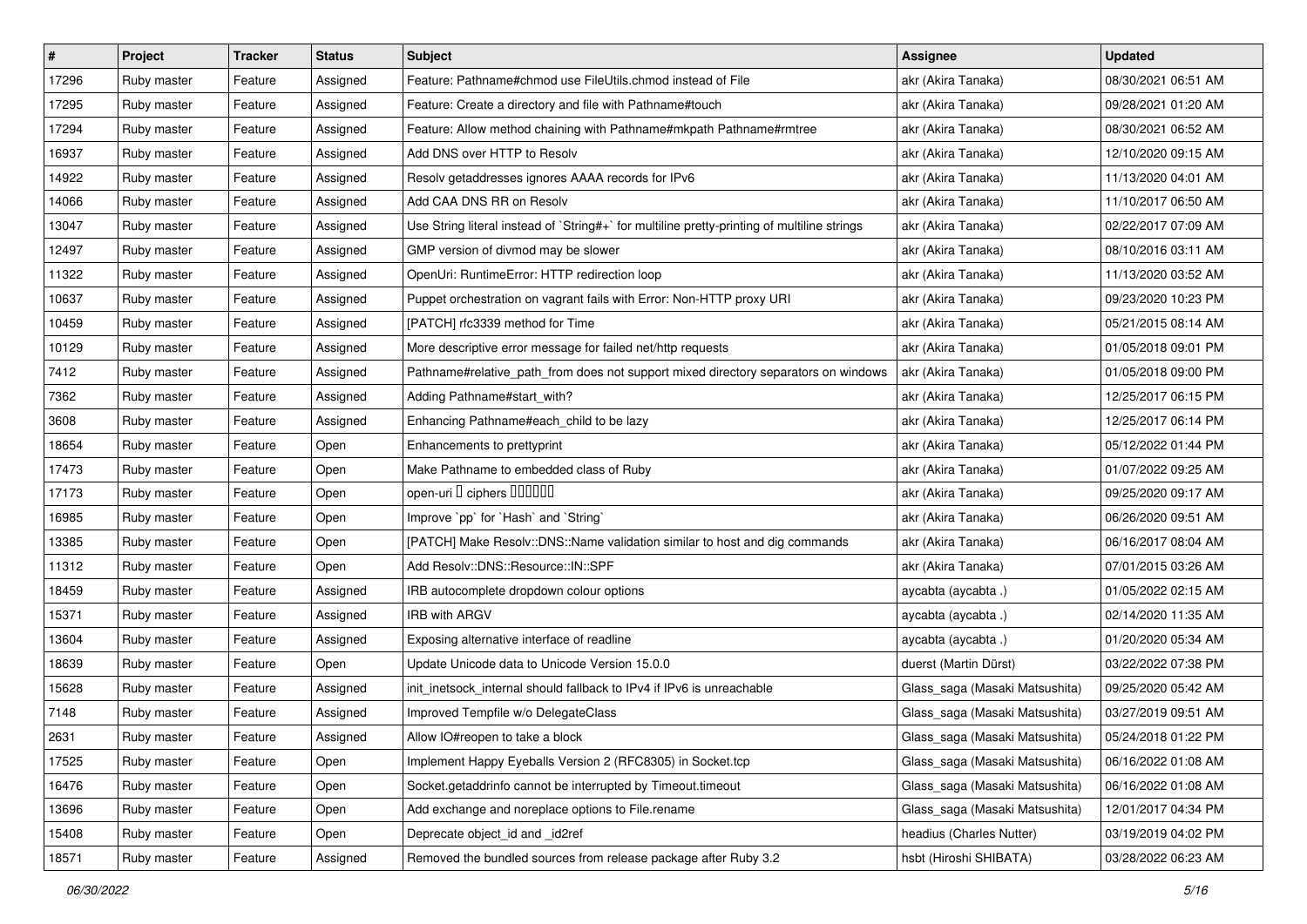| $\vert$ # | Project     | <b>Tracker</b> | <b>Status</b> | <b>Subject</b>                                                                  | Assignee                   | <b>Updated</b>      |
|-----------|-------------|----------------|---------------|---------------------------------------------------------------------------------|----------------------------|---------------------|
| 16963     | Ruby master | Feature        | Assigned      | Remove English.rb from Ruby 2.8/3.0                                             | hsbt (Hiroshi SHIBATA)     | 06/19/2020 09:48 AM |
| 16012     | Ruby master | Feature        | Assigned      | Add a (small) test-install suite?                                               | hsbt (Hiroshi SHIBATA)     | 07/30/2019 08:13 AM |
| 14737     | Ruby master | Feature        | Assigned      | Split default gems into separate directory structure                            | hsbt (Hiroshi SHIBATA)     | 09/02/2020 06:00 PM |
| 13534     | Ruby master | Feature        | Assigned      | Checking installation results of default gems                                   | hsbt (Hiroshi SHIBATA)     | 07/26/2018 02:16 AM |
| 13508     | Ruby master | Feature        | Assigned      | How remove/refactor code related mathn library.                                 | hsbt (Hiroshi SHIBATA)     | 12/25/2017 06:15 PM |
| 12639     | Ruby master | Feature        | Assigned      | Speed up require in RubyGems by 5x                                              | hsbt (Hiroshi SHIBATA)     | 07/26/2018 02:12 AM |
| 6590      | Ruby master | Feature        | Assigned      | Dealing with bigdecimal, etc gems in JRuby                                      | hsbt (Hiroshi SHIBATA)     | 05/15/2019 08:33 PM |
| 5617      | Ruby master | Feature        | Assigned      | Allow install RubyGems into dediceted directory                                 | hsbt (Hiroshi SHIBATA)     | 05/16/2018 09:15 AM |
| 18227     | Ruby master | Feature        | Open          | Static class initialization.                                                    | ioquatix (Samuel Williams) | 09/29/2021 09:21 PM |
| 13383     | Ruby master | Feature        | Open          | [PATCH] Module#source_location                                                  | ioquatix (Samuel Williams) | 01/09/2020 05:16 AM |
| 15281     | Ruby master | Feature        | Assigned      | Speed up Set#intersect with size check.                                         | knu (Akinori MUSHA)        | 08/11/2020 02:43 AM |
| 13610     | Ruby master | Feature        | Assigned      | IPAddr doesn't provide helpful methods to get the subnet or IP address          | knu (Akinori MUSHA)        | 10/20/2017 01:13 AM |
| 11527     | Ruby master | Feature        | Assigned      | IPAddr#mask_addr isn't a method                                                 | knu (Akinori MUSHA)        | 11/07/2018 04:12 PM |
| 8047      | Ruby master | Feature        | Assigned      | IPAddr makes host address with netmask                                          | knu (Akinori MUSHA)        | 01/05/2018 09:00 PM |
| 3953      | Ruby master | Feature        | Assigned      | TCPSocket / UDPSocket do not accept IPAddr objects.                             | knu (Akinori MUSHA)        | 12/25/2017 06:14 PM |
| 17210     | Ruby master | Feature        | Open          | More readable and useful `Set#inspect`                                          | knu (Akinori MUSHA)        | 05/19/2021 10:12 PM |
| 16989     | Ruby master | Feature        | Open          | Sets: need $\Psi$                                                               | knu (Akinori MUSHA)        | 02/18/2022 02:57 AM |
| 15240     | Ruby master | Feature        | Open          | Set operations check for is_a?(Set), rather than allowing duck typing           | knu (Akinori MUSHA)        | 08/27/2019 08:12 PM |
| 11710     | Ruby master | Feature        | Open          | [PATCH] Replace Set#merge with Set#merge! and make Set#merge non-mutating.      | knu (Akinori MUSHA)        | 11/18/2015 07:28 PM |
| 17593     | Ruby master | Feature        | Assigned      | load_iseq_eval should override the ISeq path                                    | ko1 (Koichi Sasada)        | 02/16/2021 08:27 AM |
| 17363     | Ruby master | Feature        | Assigned      | Timeouts                                                                        | ko1 (Koichi Sasada)        | 05/14/2022 09:06 AM |
| 16027     | Ruby master | Feature        | Assigned      | Update Ruby's dtrace / USDT API to match what is exposed via the TracePoint API | ko1 (Koichi Sasada)        | 08/03/2019 02:41 AM |
| 15939     | Ruby master | Feature        | Assigned      | Dump symbols reference to their fstr in ObjectSpace.dump()                      | ko1 (Koichi Sasada)        | 08/08/2019 09:38 PM |
| 15878     | Ruby master | Feature        | Assigned      | Make exit faster by not running GC                                              | ko1 (Koichi Sasada)        | 07/29/2019 07:48 AM |
| 13821     | Ruby master | Feature        | Assigned      | Allow fibers to be resumed across threads                                       | ko1 (Koichi Sasada)        | 02/15/2019 10:09 AM |
| 13388     | Ruby master | Feature        | Assigned      | gc.c: Add GC.get_parameters and .set_parameters                                 | ko1 (Koichi Sasada)        | 03/30/2017 10:52 AM |
| 13252     | Ruby master | Feature        | Assigned      | C API for creating strings without copying                                      | ko1 (Koichi Sasada)        | 04/17/2017 07:22 AM |
| 12020     | Ruby master | Feature        | Assigned      | Documenting Ruby memory model                                                   | ko1 (Koichi Sasada)        | 12/23/2021 11:40 PM |
| 9755      | Ruby master | Feature        | Assigned      | Thread::Backtrace::Location#defined class                                       | ko1 (Koichi Sasada)        | 04/18/2014 09:22 AM |
| 8960      | Ruby master | Feature        | Assigned      | Add Exception#backtrace_locations                                               | ko1 (Koichi Sasada)        | 11/25/2016 02:15 PM |
| 8576      | Ruby master | Feature        | Assigned      | Add optimized method type for constant value methods                            | ko1 (Koichi Sasada)        | 12/25/2017 06:15 PM |
| 8263      | Ruby master | Feature        | Assigned      | Support discovering yield state of individual Fibers                            | ko1 (Koichi Sasada)        | 12/23/2021 11:40 PM |
| 6695      | Ruby master | Feature        | Assigned      | Configuration for Thread/Fiber creation                                         | ko1 (Koichi Sasada)        | 12/25/2017 06:15 PM |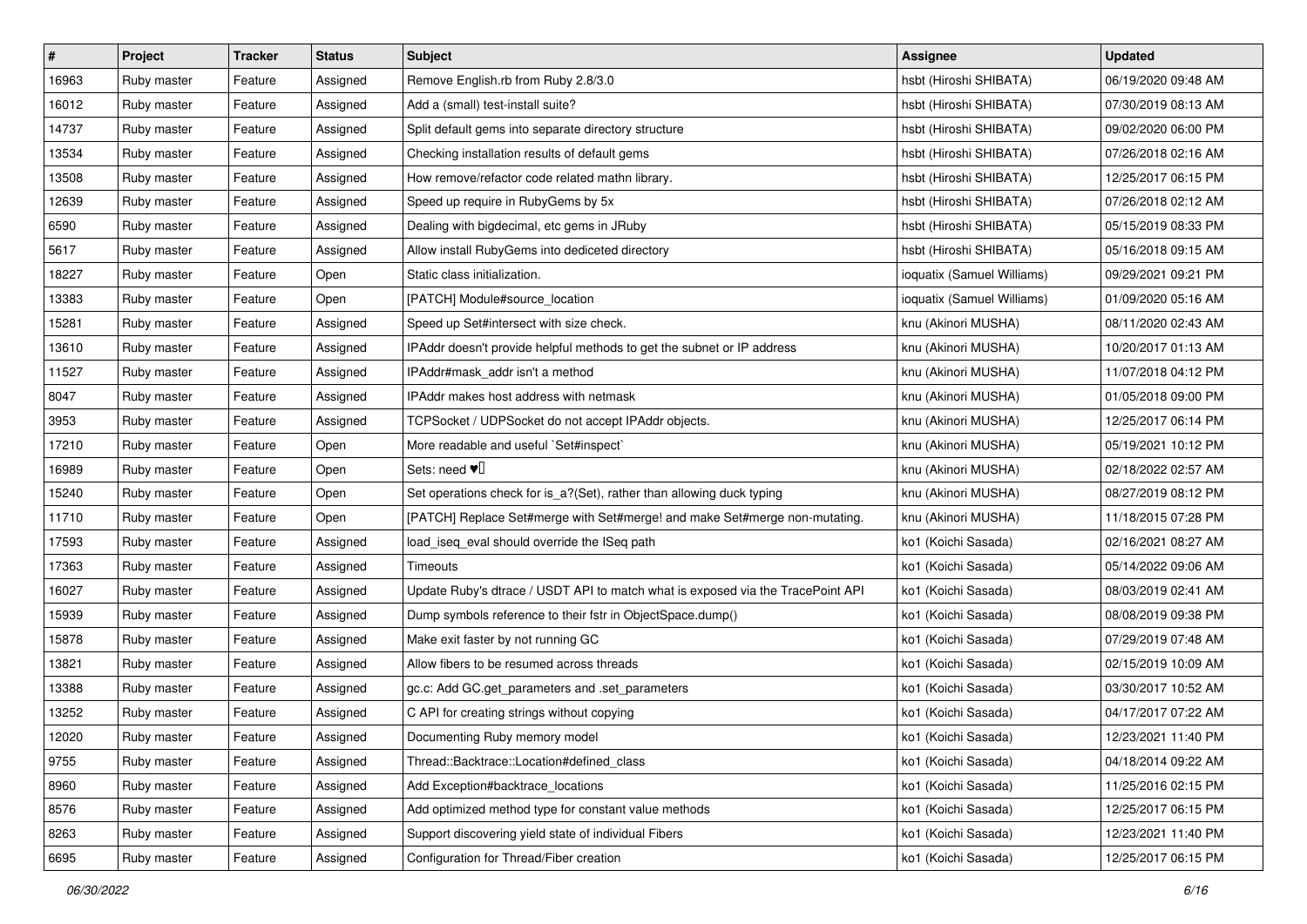| $\vert$ # | Project     | <b>Tracker</b> | <b>Status</b> | <b>Subject</b>                                                                                   | <b>Assignee</b>                                        | <b>Updated</b>      |
|-----------|-------------|----------------|---------------|--------------------------------------------------------------------------------------------------|--------------------------------------------------------|---------------------|
| 6694      | Ruby master | Feature        | Assigned      | Thread.new without block.                                                                        | ko1 (Koichi Sasada)                                    | 12/25/2017 06:15 PM |
| 3731      | Ruby master | Feature        | Assigned      | Easier Embedding API for Ruby                                                                    | ko1 (Koichi Sasada)                                    | 12/25/2017 06:14 PM |
| 2294      | Ruby master | Feature        | Assigned      | [PATCH] ruby_bind_stack() to embed Ruby in coroutine                                             | ko1 (Koichi Sasada)                                    | 01/05/2018 09:00 PM |
| 18275     | Ruby master | Feature        | Open          | Add an option to define_method to not capture the surrounding environment                        | ko1 (Koichi Sasada)                                    | 12/03/2021 02:34 PM |
| 17884     | Ruby master | Feature        | Open          | locindex for profiling tools                                                                     | ko1 (Koichi Sasada)                                    | 05/24/2021 04:17 PM |
| 17414     | Ruby master | Feature        | Open          | Ractor should allow access to shareable attributes for Modules/Classes                           | ko1 (Koichi Sasada)                                    | 12/21/2020 03:56 PM |
| 17404     | Ruby master | Feature        | Open          | Ractor `move:` API to allow shareability check                                                   | ko1 (Koichi Sasada)                                    | 12/18/2020 09:17 PM |
| 17393     | Ruby master | Feature        | Open          | `Ractor::Moved#inspect`                                                                          | ko1 (Koichi Sasada)                                    | 12/21/2020 05:47 PM |
| 15854     | Ruby master | Feature        | Open          | Tracing instance variable assignment                                                             | ko1 (Koichi Sasada)                                    | 07/29/2019 07:13 AM |
| 15778     | Ruby master | Feature        | Open          | Expose an API to pry-open the stack frames in Ruby                                               | ko1 (Koichi Sasada)                                    | 08/29/2019 06:24 AM |
| 14859     | Ruby master | Feature        | Open          | [PATCH] implement Timeout in VM                                                                  | ko1 (Koichi Sasada)                                    | 07/22/2018 07:42 AM |
| 14813     | Ruby master | Feature        | Open          | [PATCH] gc.c: make gc_enter+gc_exit pairs dtrace probes, too                                     | ko1 (Koichi Sasada)                                    | 12/17/2018 07:42 AM |
| 14492     | Ruby master | Feature        | Open          | iseq loading + caching should be in core                                                         | ko1 (Koichi Sasada)                                    | 12/10/2020 08:53 AM |
| 14394     | Ruby master | Feature        | Open          | Class.descendants                                                                                | ko1 (Koichi Sasada)                                    | 01/20/2022 10:46 PM |
| 13512     | Ruby master | Feature        | Open          | <b>System Threads</b>                                                                            | ko1 (Koichi Sasada)                                    | 07/14/2017 07:08 AM |
| 10932     | Ruby master | Feature        | Open          | Enabling allocation tracing as early as possible                                                 | ko1 (Koichi Sasada)                                    | 06/13/2015 07:54 AM |
| 10423     | Ruby master | Feature        | Open          | [PATCH] opt_str_lit*: avoid literal string allocations                                           | ko1 (Koichi Sasada)                                    | 01/05/2018 09:01 PM |
| 10238     | Ruby master | Feature        | Open          | todo: remove dependency on malloc_usable_size                                                    | ko1 (Koichi Sasada)                                    | 12/10/2020 09:20 AM |
| 7086      | Ruby master | Feature        | Assigned      | ConditionVariable#wait has meaningless return value                                              | kosaki (Motohiro KOSAKI)                               | 12/25/2017 06:15 PM |
| 4464      | Ruby master | Feature        | Assigned      | [PATCH] add Fcntl::Flock object for easier use of POSIX file locks                               | kosaki (Motohiro KOSAKI)                               | 12/25/2017 06:14 PM |
| 13697     | Ruby master | Feature        | Open          | [PATCH]: futex based thread primitives                                                           | kosaki (Motohiro KOSAKI)                               | 01/28/2018 11:41 PM |
| 18773     | Ruby master | Feature        | Assigned      | deconstruct to receive a range                                                                   | ktsj (Kazuki Tsujimoto)                                | 06/24/2022 07:21 AM |
| 18408     | Ruby master | Feature        | Assigned      | Allow pattern match to set instance variables                                                    | ktsj (Kazuki Tsujimoto)                                | 01/26/2022 07:07 PM |
| 17355     | Ruby master | Feature        | Assigned      | Using same set of names in or-patterns (pattern matching with $Foo(x)   Bar(x)$ )                | ktsj (Kazuki Tsujimoto)                                | 09/13/2021 09:11 AM |
| 15918     | Ruby master | Feature        | Open          | Pattern matching for Set                                                                         | ktsj (Kazuki Tsujimoto)                                | 07/29/2019 08:12 AM |
| 15881     | Ruby master | Feature        | Open          | Optimize deconstruct in pattern matching                                                         | ktsj (Kazuki Tsujimoto)                                | 12/25/2019 04:28 AM |
| 4247      | Ruby master | Feature        | Assigned      | New features for Array#sample, Array#choice                                                      | mame (Yusuke Endoh)                                    | 12/25/2017 06:14 PM |
| 18564     | Ruby master | Feature        | Open          | Add Exception#detailed_message                                                                   | mame (Yusuke Endoh)                                    | 02/01/2022 08:06 PM |
| 18194     | Ruby master | Feature        | Open          | No easy way to format exception messages per thread/fiber scheduler context.                     | mame (Yusuke Endoh)                                    | 09/29/2021 10:10 AM |
| 14244     | Ruby master | Feature        | Open          | Better error messages for scripts with non-matching end statements                               | mame (Yusuke Endoh)                                    | 11/29/2018 08:57 AM |
| 12676     | Ruby master | Feature        | Assigned      | Significant performance increase, and code conciseness, for prime_division method in<br>prime.rb | marcandre (Marc-Andre Lafortune)                       | 11/18/2016 03:46 PM |
| 15815     | Ruby master | Feature        | Open          | Add option to raise NoMethodError for OpenStruct                                                 | marcandre (Marc-Andre Lafortune)   09/28/2020 02:11 AM |                     |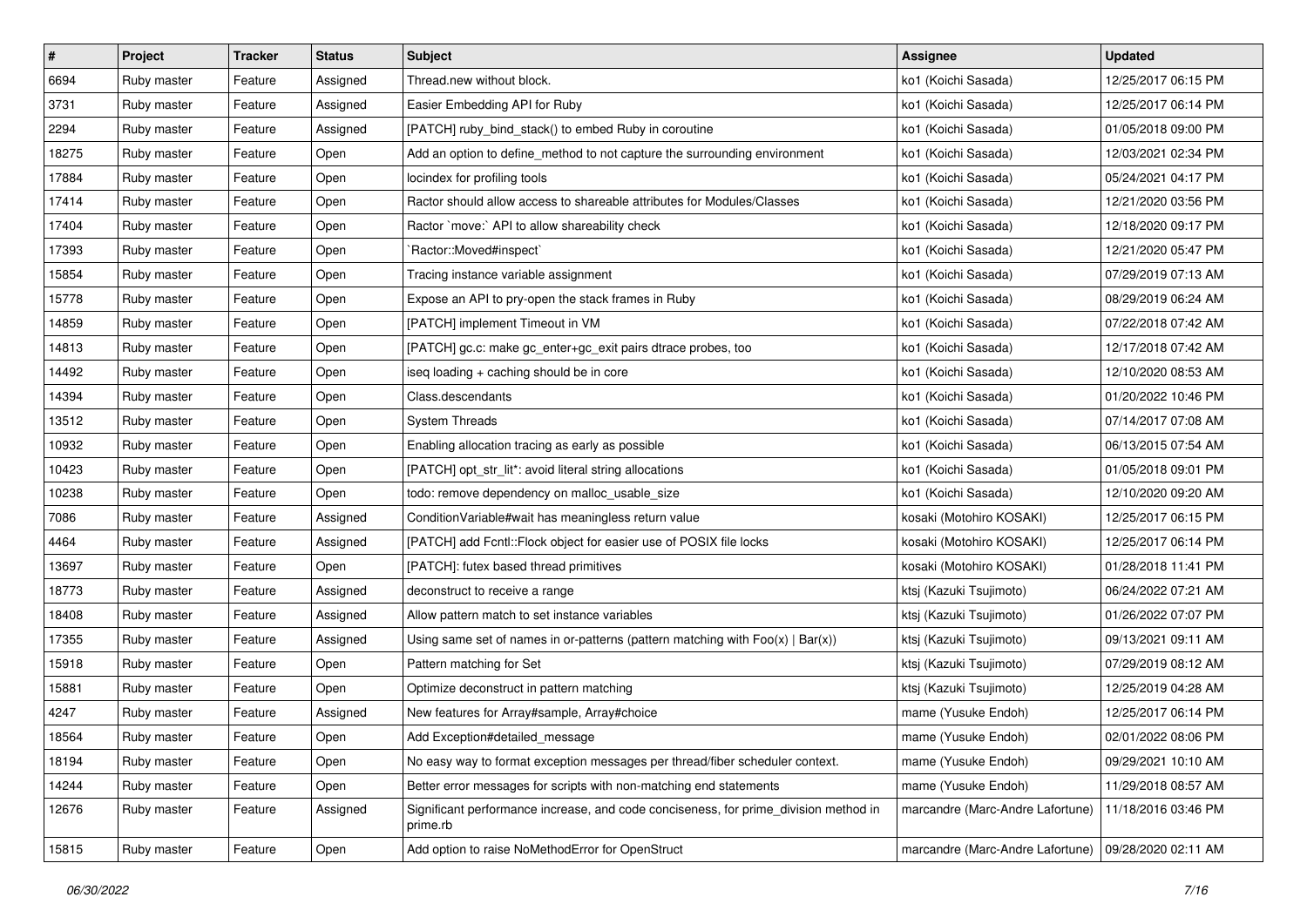| $\vert$ # | Project     | <b>Tracker</b> | <b>Status</b> | Subject                                                                                                                 | <b>Assignee</b>                  | <b>Updated</b>      |
|-----------|-------------|----------------|---------------|-------------------------------------------------------------------------------------------------------------------------|----------------------------------|---------------------|
| 9347      | Ruby master | Feature        | Open          | Accept non callable argument to detect                                                                                  | marcandre (Marc-Andre Lafortune) | 01/05/2018 09:00 PM |
| 8223      | Ruby master | Feature        | Open          | Make Matrix more omnivorous.                                                                                            | marcandre (Marc-Andre Lafortune) | 04/09/2013 03:42 AM |
| 17291     | Ruby master | Feature        | Assigned      | Optimize __send__ call                                                                                                  | matz (Yukihiro Matsumoto)        | 01/12/2021 05:47 AM |
| 16461     | Ruby master | Feature        | Assigned      | Proc#using                                                                                                              | matz (Yukihiro Matsumoto)        | 12/10/2020 09:10 AM |
| 14397     | Ruby master | Feature        | Assigned      | public, protected and private should return their arguments instead of self                                             | matz (Yukihiro Matsumoto)        | 12/10/2018 07:08 AM |
| 13129     | Ruby master | Feature        | Assigned      | Refinements cannot refine method_missing and respond_to_missing?                                                        | matz (Yukihiro Matsumoto)        | 07/03/2021 10:45 PM |
| 12813     | Ruby master | Feature        | Assigned      | Calling chunk_while, slice_after, slice_before, slice_when with no block                                                | matz (Yukihiro Matsumoto)        | 12/06/2016 12:58 PM |
| 12543     | Ruby master | Feature        | Assigned      | explicit tail call syntax: foo() then return                                                                            | matz (Yukihiro Matsumoto)        | 04/18/2021 03:02 PM |
| 11816     | Ruby master | Feature        | Assigned      | Partial safe navigation operator                                                                                        | matz (Yukihiro Matsumoto)        | 04/14/2020 08:02 AM |
| 11028     | Ruby master | Feature        | Assigned      | standalone running single file ( zipped archives of ruby code) running **without<br>installation** using "gem install " | matz (Yukihiro Matsumoto)        | 04/04/2015 01:44 AM |
| 10481     | Ruby master | Feature        | Assigned      | Add "if" and "unless" clauses to rescue statements                                                                      | matz (Yukihiro Matsumoto)        | 01/18/2015 02:46 PM |
| 9816      | Ruby master | Feature        | Assigned      | 00000000000000000000                                                                                                    | matz (Yukihiro Matsumoto)        | 10/28/2014 08:29 AM |
| 9768      | Ruby master | Feature        | Assigned      | Method that is visible only within a certain module/class                                                               | matz (Yukihiro Matsumoto)        | 04/25/2014 06:43 AM |
| 9023      | Ruby master | Feature        | Assigned      | Array#tail                                                                                                              | matz (Yukihiro Matsumoto)        | 12/23/2021 11:40 PM |
| 8948      | Ruby master | Feature        | Assigned      | Frozen regex                                                                                                            | matz (Yukihiro Matsumoto)        | 12/20/2020 07:15 PM |
| 8850      | Ruby master | Feature        | Assigned      | Convert Rational to decimal string                                                                                      | matz (Yukihiro Matsumoto)        | 12/25/2017 06:15 PM |
| 8839      | Ruby master | Feature        | Assigned      | Class and module should return the class or module that was opened                                                      | matz (Yukihiro Matsumoto)        | 12/28/2015 08:36 AM |
| 8678      | Ruby master | Feature        | Assigned      | Allow invalid string to work with regexp                                                                                | matz (Yukihiro Matsumoto)        | 01/05/2018 09:00 PM |
| 8536      | Ruby master | Feature        | Assigned      | Implement is_numeric? family of methods                                                                                 | matz (Yukihiro Matsumoto)        | 12/25/2017 06:15 PM |
| 8271      | Ruby master | Feature        | Assigned      | Proposal for moving to a more visible, formal process for feature requests                                              | matz (Yukihiro Matsumoto)        | 12/23/2021 11:40 PM |
| 8164      | Ruby master | Feature        | Assigned      | Public/Private                                                                                                          | matz (Yukihiro Matsumoto)        | 12/10/2020 08:50 AM |
| 8042      | Ruby master | Feature        | Assigned      | Add Addrinfo#socket to create a socket that is not connected or bound                                                   | matz (Yukihiro Matsumoto)        | 12/25/2017 06:15 PM |
| 8016      | Ruby master | Feature        | Assigned      | Alias FILE and LINE as methods                                                                                          | matz (Yukihiro Matsumoto)        | 12/25/2017 06:15 PM |
| 7739      | Ruby master | Feature        | Assigned      | Define Hash#  as Hash#reverse_merge in Rails                                                                            | matz (Yukihiro Matsumoto)        | 12/25/2017 06:15 PM |
| 7644      | Ruby master | Feature        | Assigned      | In refinements, change "using" keyword to a less generic word.                                                          | matz (Yukihiro Matsumoto)        | 12/10/2020 08:49 AM |
| 7580      | Ruby master | Feature        | Assigned      | Range translation                                                                                                       | matz (Yukihiro Matsumoto)        | 06/11/2018 09:51 AM |
| 7503      | Ruby master | Feature        | Assigned      | make timeout.rb async-interrupt safe by default                                                                         | matz (Yukihiro Matsumoto)        | 12/25/2017 06:15 PM |
| 7436      | Ruby master | Feature        | Assigned      | Allow for a "granularity" flag for backtrace_locations                                                                  | matz (Yukihiro Matsumoto)        | 12/25/2017 06:15 PM |
| 7349      | Ruby master | Feature        | Assigned      | Struct#inspect needs more meaningful output                                                                             | matz (Yukihiro Matsumoto)        | 12/25/2017 06:15 PM |
| 7314      | Ruby master | Feature        | Assigned      | Convert Proc to Lambda doesn't work in MRI                                                                              | matz (Yukihiro Matsumoto)        | 05/21/2016 09:15 AM |
| 7132      | Ruby master | Feature        | Assigned      | Alternation between named / ordered method arguments and aliases for method<br>arguments.                               | matz (Yukihiro Matsumoto)        | 12/25/2017 06:15 PM |
| 7121      | Ruby master | Feature        | Assigned      | Extending the use of `require'                                                                                          | matz (Yukihiro Matsumoto)        | 12/25/2017 06:15 PM |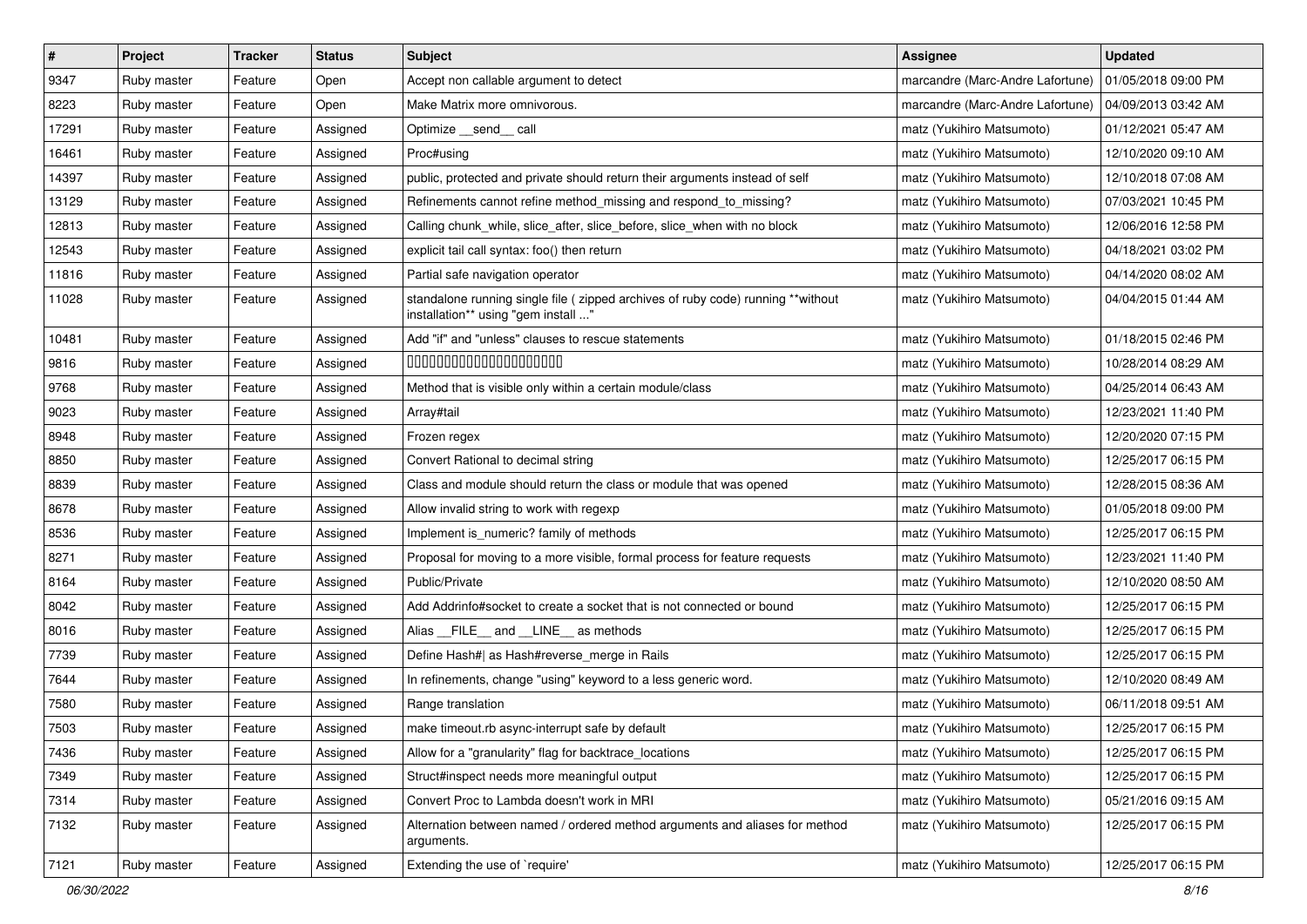| $\sharp$ | Project     | <b>Tracker</b> | <b>Status</b> | Subject                                                                                                          | Assignee                  | <b>Updated</b>      |
|----------|-------------|----------------|---------------|------------------------------------------------------------------------------------------------------------------|---------------------------|---------------------|
| 7087     | Ruby master | Feature        | Assigned      | ::ConditionVariable#wait does not work with Monitor because Monitor#sleep does not<br>exist                      | matz (Yukihiro Matsumoto) | 12/25/2017 06:15 PM |
| 6842     | Ruby master | Feature        | Assigned      | Add Optional Arguments to String#strip                                                                           | matz (Yukihiro Matsumoto) | 08/24/2016 05:50 AM |
| 6841     | Ruby master | Feature        | Assigned      | Shorthand for Assigning Return Value of Method to Self                                                           | matz (Yukihiro Matsumoto) | 12/10/2020 08:53 AM |
| 6811     | Ruby master | Feature        | Assigned      | File, Dir and FileUtils should have bang-versions of singleton methods that fails silently                       | matz (Yukihiro Matsumoto) | 12/25/2017 06:15 PM |
| 6810     | Ruby master | Feature        | Assigned      | module A::B; end` is not equivalent to `module A; module B; end; end` with respect to<br>constant lookup (scope) | matz (Yukihiro Matsumoto) | 12/10/2020 09:22 AM |
| 6802     | Ruby master | Feature        | Assigned      | String#scan should have equivalent yielding MatchData                                                            | matz (Yukihiro Matsumoto) | 12/25/2017 06:15 PM |
| 6671     | Ruby master | Feature        | Assigned      | File.split_all and File.split_root                                                                               | matz (Yukihiro Matsumoto) | 12/25/2017 06:15 PM |
| 6648     | Ruby master | Feature        | Assigned      | Provide a standard API for retrieving all command-line flags passed to Ruby                                      | matz (Yukihiro Matsumoto) | 12/25/2017 06:15 PM |
| 6611     | Ruby master | Feature        | Assigned      | Comments requested on implementation of set_parse_func                                                           | matz (Yukihiro Matsumoto) | 12/25/2017 06:15 PM |
| 6596     | Ruby master | Feature        | Assigned      | New method `Array#indexes`                                                                                       | matz (Yukihiro Matsumoto) | 07/29/2020 01:41 AM |
| 6594     | Ruby master | Feature        | Assigned      | <b>Integrated Functor</b>                                                                                        | matz (Yukihiro Matsumoto) | 12/10/2020 08:53 AM |
| 6452     | Ruby master | Feature        | Assigned      | Allow extend to override class methods                                                                           | matz (Yukihiro Matsumoto) | 12/10/2020 08:53 AM |
| 6445     | Ruby master | Feature        | Assigned      | request for default length/position on string index                                                              | matz (Yukihiro Matsumoto) | 12/25/2017 06:15 PM |
| 6413     | Ruby master | Feature        | Assigned      | Make Dir.entries default to Dir.entries(Dir.pwd)                                                                 | matz (Yukihiro Matsumoto) | 12/25/2017 06:15 PM |
| 6376     | Ruby master | Feature        | Assigned      | Feature lookup and checking if feature is loaded                                                                 | matz (Yukihiro Matsumoto) | 12/25/2017 06:15 PM |
| 6354     | Ruby master | Feature        | Assigned      | Remove escape (break/return/redo/next support) from class/module scope                                           | matz (Yukihiro Matsumoto) | 12/25/2017 06:15 PM |
| 6337     | Ruby master | Feature        | Assigned      | FileUtils#sync                                                                                                   | matz (Yukihiro Matsumoto) | 12/25/2017 06:15 PM |
| 6317     | Ruby master | Feature        | Assigned      | Range#cover?000000Range00000000000000000000                                                                      | matz (Yukihiro Matsumoto) | 12/25/2017 06:15 PM |
| 6309     | Ruby master | Feature        | Assigned      | Add a reference queue for weak references                                                                        | matz (Yukihiro Matsumoto) | 08/23/2020 09:07 PM |
| 6308     | Ruby master | Feature        | Assigned      | Eliminate delegation from WeakRef                                                                                | matz (Yukihiro Matsumoto) | 12/23/2021 11:40 PM |
| 6293     | Ruby master | Feature        | Assigned      | new queue / blocking queues                                                                                      | matz (Yukihiro Matsumoto) | 12/25/2017 06:15 PM |
| 6277     | Ruby master | Feature        | Assigned      | Hash#convert_key                                                                                                 | matz (Yukihiro Matsumoto) | 12/25/2017 06:15 PM |
| 5970     | Ruby master | Feature        | Assigned      | Add Enumerable#join with same semantics as Array#join                                                            | matz (Yukihiro Matsumoto) | 12/25/2017 06:15 PM |
| 5945     | Ruby master | Feature        | Assigned      | Add the ability to mark a at_exit as process-local.                                                              | matz (Yukihiro Matsumoto) | 10/10/2018 08:29 AM |
| 5825     | Ruby master | Feature        | Assigned      | Sweet instance var assignment in the object initializer                                                          | matz (Yukihiro Matsumoto) | 12/10/2020 08:53 AM |
| 5781     | Ruby master | Feature        | Assigned      | Query attributes (attribute methods ending in `?` mark)                                                          | matz (Yukihiro Matsumoto) | 01/10/2020 06:34 AM |
| 5749     | Ruby master | Feature        | Assigned      | new method String#match_all needed                                                                               | matz (Yukihiro Matsumoto) | 12/25/2017 06:15 PM |
| 5741     | Ruby master | Feature        | Assigned      | Secure Erasure of Passwords                                                                                      | matz (Yukihiro Matsumoto) | 12/25/2017 06:15 PM |
| 5643     | Ruby master | Feature        | Assigned      | require/load options and binding option                                                                          | matz (Yukihiro Matsumoto) | 12/25/2017 06:15 PM |
| 5582     | Ruby master | Feature        | Assigned      | Allow clone of singleton methods on a BasicObject                                                                | matz (Yukihiro Matsumoto) | 12/25/2017 06:15 PM |
| 5558     | Ruby master | Feature        | Assigned      | String#% strange arity errors                                                                                    | matz (Yukihiro Matsumoto) | 12/25/2017 06:15 PM |
| 5456     | Ruby master | Feature        | Assigned      | kernel#syscall() should be removed.                                                                              | matz (Yukihiro Matsumoto) | 12/10/2020 08:46 AM |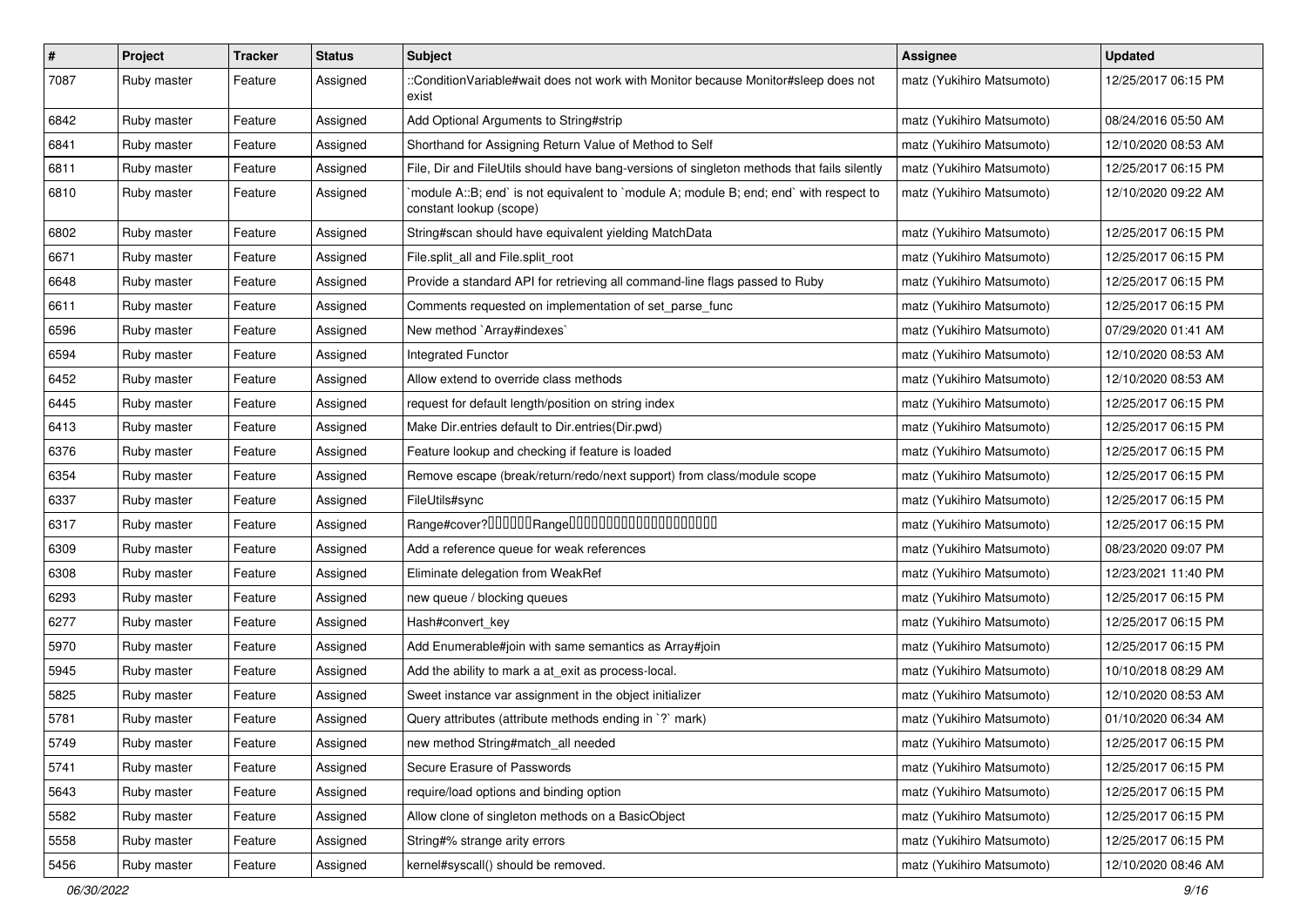| $\sharp$ | Project     | <b>Tracker</b> | <b>Status</b> | <b>Subject</b>                                                                     | <b>Assignee</b>           | <b>Updated</b>      |
|----------|-------------|----------------|---------------|------------------------------------------------------------------------------------|---------------------------|---------------------|
| 5445     | Ruby master | Feature        | Assigned      | Need RUBYOPT - r before ARGV - r                                                   | matz (Yukihiro Matsumoto) | 12/25/2017 06:15 PM |
| 5389     | Ruby master | Feature        | Assigned      | New method Enumerator#iterate                                                      | matz (Yukihiro Matsumoto) | 12/25/2017 06:15 PM |
| 5129     | Ruby master | Feature        | Assigned      | Create a core class "FileArray" and make "ARGF" its instance                       | matz (Yukihiro Matsumoto) | 01/23/2018 02:02 PM |
| 5064     | Ruby master | Feature        | Assigned      | HTTP user-agent class                                                              | matz (Yukihiro Matsumoto) | 12/25/2017 06:15 PM |
| 5007     | Ruby master | Feature        | Assigned      | Proc#call_under: Unifying instance_eval and instance_exec                          | matz (Yukihiro Matsumoto) | 04/19/2018 07:57 AM |
| 4824     | Ruby master | Feature        | Assigned      | Provide method Kernel#executed?                                                    | matz (Yukihiro Matsumoto) | 03/05/2018 04:57 AM |
| 4818     | Ruby master | Feature        | Assigned      | Add method marshalable?                                                            | matz (Yukihiro Matsumoto) | 12/25/2017 06:15 PM |
| 4592     | Ruby master | Feature        | Assigned      | Tempfile00000000                                                                   | matz (Yukihiro Matsumoto) | 12/25/2017 06:14 PM |
| 4539     | Ruby master | Feature        | Assigned      | Array#zip_with                                                                     | matz (Yukihiro Matsumoto) | 11/28/2019 08:23 AM |
| 4521     | Ruby master | Feature        | Assigned      | NoMethodError#message may take very long to execute                                | matz (Yukihiro Matsumoto) | 12/25/2017 06:14 PM |
| 4514     | Ruby master | Feature        | Assigned      | #deep_clone and #deep_dup for Objects                                              | matz (Yukihiro Matsumoto) | 12/25/2017 06:14 PM |
| 18159    | Ruby master | Feature        | Open          | Integrate functionality of dead_end gem into Ruby                                  | matz (Yukihiro Matsumoto) | 06/17/2022 02:06 PM |
| 17849    | Ruby master | Feature        | Open          | Fix Timeout timeout so that it can be used in threaded Web servers                 | matz (Yukihiro Matsumoto) | 04/10/2022 06:26 AM |
| 17830    | Ruby master | Feature        | Open          | Add Integer#previous and Integer#prev                                              | matz (Yukihiro Matsumoto) | 04/27/2021 11:35 PM |
| 17785    | Ruby master | Feature        | Open          | Allow named parameters to be keywords                                              | matz (Yukihiro Matsumoto) | 12/17/2021 06:10 PM |
| 17288    | Ruby master | Feature        | Open          | Optimize _send_call with a literal method name                                     | matz (Yukihiro Matsumoto) | 10/30/2020 12:17 AM |
| 17279    | Ruby master | Feature        | Open          | Allow a negative step in Range#step with a block                                   | matz (Yukihiro Matsumoto) | 10/22/2020 02:23 AM |
| 17184    | Ruby master | Feature        | Open          | No stdlib function to perform simple string replacement                            | matz (Yukihiro Matsumoto) | 02/23/2021 09:27 PM |
| 16992    | Ruby master | Feature        | Open          | Sets: officially ordered                                                           | matz (Yukihiro Matsumoto) | 09/03/2020 02:08 PM |
| 16986    | Ruby master | Feature        | Open          | Anonymous Struct literal                                                           | matz (Yukihiro Matsumoto) | 01/15/2022 04:57 PM |
| 16894    | Ruby master | Feature        | Open          | Integer division for Ruby 3                                                        | matz (Yukihiro Matsumoto) | 05/18/2020 03:41 PM |
| 16495    | Ruby master | Feature        | Open          | Inconsistent quotes in error messages                                              | matz (Yukihiro Matsumoto) | 06/15/2022 04:21 PM |
| 15991    | Ruby master | Feature        | Open          | Allow questionmarks in variable names                                              | matz (Yukihiro Matsumoto) | 07/30/2019 03:57 AM |
| 15837    | Ruby master | Feature        | Open          | Module#name_components                                                             | matz (Yukihiro Matsumoto) | 05/08/2019 10:29 AM |
| 15445    | Ruby master | Feature        | Open          | Reject '.123' in Float() method                                                    | matz (Yukihiro Matsumoto) | 01/10/2019 07:59 AM |
| 15330    | Ruby master | Feature        | Open          | autoload_relative                                                                  | matz (Yukihiro Matsumoto) | 06/19/2022 11:25 PM |
| 15277    | Ruby master | Feature        | Open          | at exec                                                                            | matz (Yukihiro Matsumoto) | 05/25/2020 01:09 AM |
| 15192    | Ruby master | Feature        | Open          | Introduce a new "shortcut assigning" syntax to convenient setup instance variables | matz (Yukihiro Matsumoto) | 12/14/2021 06:42 PM |
| 15112    | Ruby master | Feature        | Open          | Introducing the short form of `STDERR.puts expr.inspect`.                          | matz (Yukihiro Matsumoto) | 10/12/2018 02:02 AM |
| 14982    | Ruby master | Feature        | Open          | Improve namespace system in ruby to avoiding top-level names chaos                 | matz (Yukihiro Matsumoto) | 12/31/2021 05:39 PM |
| 14927    | Ruby master | Feature        | Open          | Loading multiple files at once                                                     | matz (Yukihiro Matsumoto) | 09/18/2018 12:38 AM |
| 14724    | Ruby master | Feature        | Open          | chains of inequalities                                                             | matz (Yukihiro Matsumoto) | 05/19/2018 01:06 AM |
| 14609    | Ruby master | Feature        | Open          | Let `Kernel#p` without an argument print the receiver                              | matz (Yukihiro Matsumoto) | 02/08/2020 08:43 PM |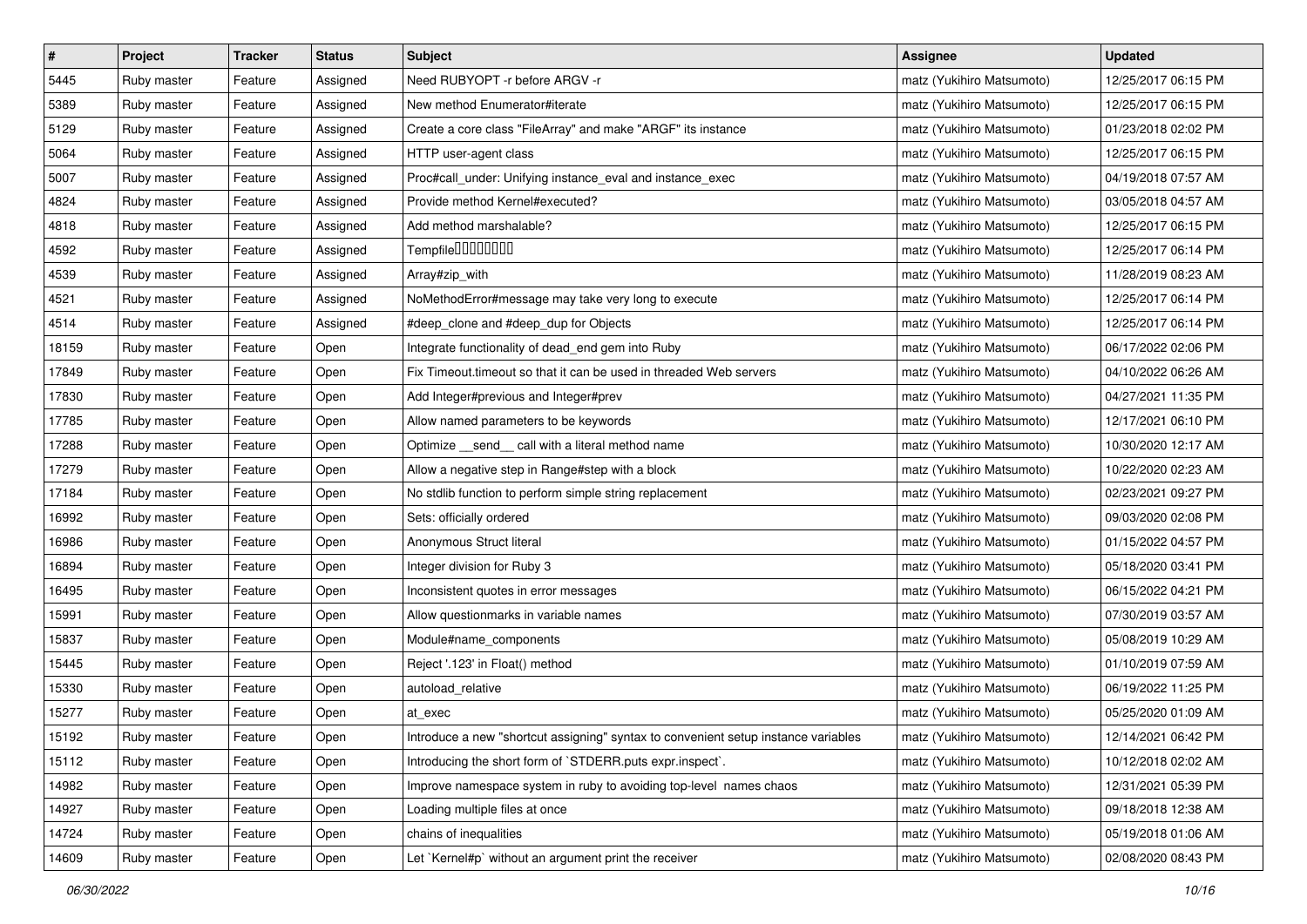| $\sharp$ | Project     | <b>Tracker</b> | <b>Status</b> | <b>Subject</b>                                                                               | <b>Assignee</b>           | <b>Updated</b>      |
|----------|-------------|----------------|---------------|----------------------------------------------------------------------------------------------|---------------------------|---------------------|
| 14546    | Ruby master | Feature        | Open          | Hash#delete!                                                                                 | matz (Yukihiro Matsumoto) | 05/30/2018 08:24 PM |
| 14128    | Ruby master | Feature        | Open          | Introduce Hash#delete default value                                                          | matz (Yukihiro Matsumoto) | 11/25/2017 04:41 PM |
| 12306    | Ruby master | Feature        | Open          | Implement String #blank? #present? and improve #strip and family to handle unicode           | matz (Yukihiro Matsumoto) | 07/22/2018 10:55 PM |
| 12244    | Ruby master | Feature        | Open          | Add a way to `integer - integer % num`                                                       | matz (Yukihiro Matsumoto) | 05/17/2016 06:05 AM |
| 12019    | Ruby master | Feature        | Open          | Better low-level support for writing concurrent libraries                                    | matz (Yukihiro Matsumoto) | 12/23/2021 11:43 PM |
| 11882    | Ruby master | Feature        | Open          | Map or NamedMap                                                                              | matz (Yukihiro Matsumoto) | 01/17/2021 01:31 PM |
| 11735    | Ruby master | Feature        | Open          | Porting String#squish and String#squish! from Ruby on Rails' Active Support                  | matz (Yukihiro Matsumoto) | 06/24/2016 08:02 AM |
| 11627    | Ruby master | Feature        | Open          | make `nonzero` an alias of `nonzero?`                                                        | matz (Yukihiro Matsumoto) | 12/23/2021 11:43 PM |
| 11518    | Ruby master | Feature        | Open          | Queue enhancement - promote! and promote_all!                                                | matz (Yukihiro Matsumoto) | 09/17/2015 08:40 PM |
| 11517    | Ruby master | Feature        | Open          | Queue enhancement - conditional pop                                                          | matz (Yukihiro Matsumoto) | 09/17/2015 09:02 PM |
| 11390    | Ruby master | Feature        | Open          | Allow symbols starting with numbers                                                          | matz (Yukihiro Matsumoto) | 08/14/2015 05:23 AM |
| 11307    | Ruby master | Feature        | Open          | exception-free non-blocking Queue#pop                                                        | matz (Yukihiro Matsumoto) | 06/25/2015 11:06 PM |
| 11181    | Ruby master | Feature        | Open          | Add a line directive to Ruby                                                                 | matz (Yukihiro Matsumoto) | 01/26/2016 02:04 AM |
| 11122    | Ruby master | Feature        | Open          | exception-free non-blocking Queue/SizedQueue operations                                      | matz (Yukihiro Matsumoto) | 05/06/2015 08:53 PM |
| 10574    | Ruby master | Feature        | Open          | Add String#Ichomp and String.Ichomp!                                                         | matz (Yukihiro Matsumoto) | 12/15/2014 04:34 PM |
| 10549    | Ruby master | Feature        | Open          | Deprecate each_with_index and each_with_object in favor of with_index and<br>with_object     | matz (Yukihiro Matsumoto) | 07/27/2021 11:09 AM |
| 10498    | Ruby master | Feature        | Open          | Make 'loop' yield a counter                                                                  | matz (Yukihiro Matsumoto) | 01/05/2018 09:01 PM |
| 10489    | Ruby master | Feature        | Open          | Add inherit method for clearer and multiple inheritance                                      | matz (Yukihiro Matsumoto) | 12/10/2020 08:53 AM |
| 10404    | Ruby master | Feature        | Open          | Allow individual finalizers to be removed with ObjectSpace.undefine_finalizer                | matz (Yukihiro Matsumoto) | 10/20/2014 08:14 AM |
| 10287    | Ruby master | Feature        | Open          | rename COLON3 to COLON2_HEAD.                                                                | matz (Yukihiro Matsumoto) | 07/27/2021 09:34 AM |
| 9704     | Ruby master | Feature        | Open          | Refinements as files instead of modules                                                      | matz (Yukihiro Matsumoto) | 10/11/2016 06:36 PM |
| 9614     | Ruby master | Feature        | Open          | ordering of non-Hash items which use st_ internally                                          | matz (Yukihiro Matsumoto) | 01/05/2018 09:00 PM |
| 9123     | Ruby master | Feature        | Open          | Make Numeric#nonzero? behavior consistent with Numeric#zero?                                 | matz (Yukihiro Matsumoto) | 06/11/2019 12:55 PM |
| 9070     | Ruby master | Feature        | Open          | Introduce `---` as synonym of `end` keyword                                                  | matz (Yukihiro Matsumoto) | 11/02/2013 03:23 AM |
| 9043     | Ruby master | Feature        | Open          | Add String#f method as shortcut for #freeze                                                  | matz (Yukihiro Matsumoto) | 01/05/2018 09:00 PM |
| 8804     | Ruby master | Feature        | Open          | ONCE syntax                                                                                  | matz (Yukihiro Matsumoto) | 01/04/2020 08:26 PM |
| 8663     | Ruby master | Feature        | Open          | Officialy alias ArgumentError to ArgError                                                    | matz (Yukihiro Matsumoto) | 08/09/2013 07:42 PM |
| 8478     | Ruby master | Feature        | Open          | The hash returned by Enumerable#group_by should have an empty array for its default<br>value | matz (Yukihiro Matsumoto) | 06/04/2013 03:56 PM |
| 8232     | Ruby master | Feature        | Open          | Rudiments of abstract algebra in Ruby                                                        | matz (Yukihiro Matsumoto) | 04/09/2013 01:47 AM |
| 8229     | Ruby master | Feature        | Open          | extend Hash.include?                                                                         | matz (Yukihiro Matsumoto) | 12/10/2020 08:53 AM |
| 8061     | Ruby master | Feature        | Open          | 000000000000000                                                                              | matz (Yukihiro Matsumoto) | 12/25/2017 06:15 PM |
| 7914     | Ruby master | Feature        | Open          | Case for local class methods                                                                 | matz (Yukihiro Matsumoto) | 12/25/2017 06:15 PM |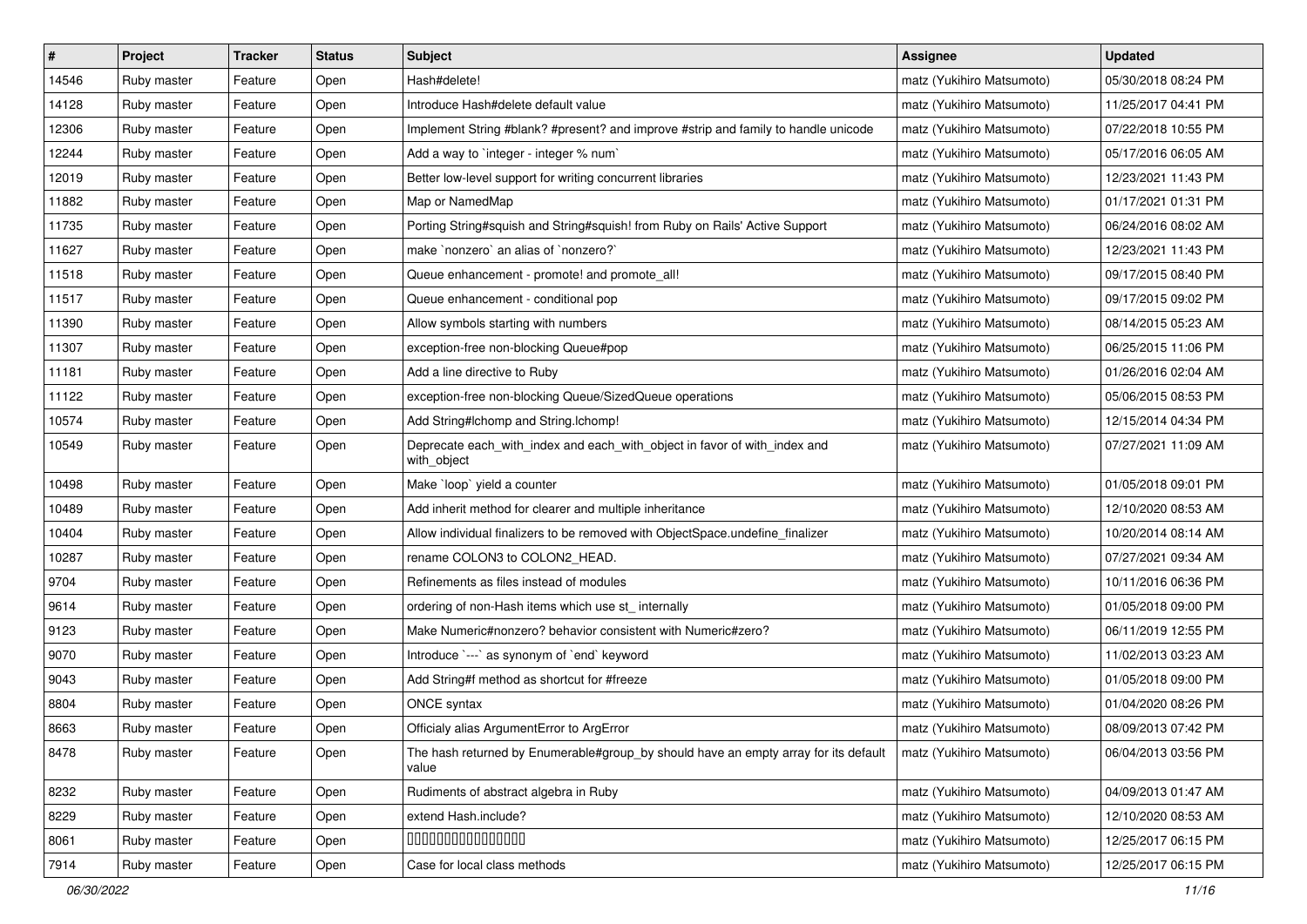| $\sharp$ | Project     | <b>Tracker</b> | <b>Status</b> | Subject                                                                    | <b>Assignee</b>                         | <b>Updated</b>      |
|----------|-------------|----------------|---------------|----------------------------------------------------------------------------|-----------------------------------------|---------------------|
| 7883     | Ruby master | Feature        | Open          | Add Regex#to_proc                                                          | matz (Yukihiro Matsumoto)               | 12/25/2017 06:15 PM |
| 7876     | Ruby master | Feature        | Open          | Add method for accessing Class from within Singleton Class                 | matz (Yukihiro Matsumoto)               | 12/25/2017 06:15 PM |
| 7848     | Ruby master | Feature        | Open          | Restore default state for core ruby objects                                | matz (Yukihiro Matsumoto)               | 12/25/2017 06:15 PM |
| 7795     | Ruby master | Feature        | Open          | Symbol.defined? and/or to_existing_symbol                                  | matz (Yukihiro Matsumoto)               | 12/25/2017 06:15 PM |
| 7748     | Ruby master | Feature        | Open          | Contextual send                                                            | matz (Yukihiro Matsumoto)               | 12/10/2020 08:53 AM |
| 7704     | Ruby master | Feature        | Open          | Add a list of enabled (experimental) language features.                    | matz (Yukihiro Matsumoto)               | 12/25/2017 06:15 PM |
| 7702     | Ruby master | Feature        | Open          | Remove Proc#binding                                                        | matz (Yukihiro Matsumoto)               | 07/15/2019 07:39 PM |
| 7657     | Ruby master | Feature        | Open          | Array#& doesn't accept Enumerables                                         | matz (Yukihiro Matsumoto)               | 12/25/2017 06:15 PM |
| 7654     | Ruby master | Feature        | Open          | Add optional code block to IO::readlines                                   | matz (Yukihiro Matsumoto)               | 12/25/2017 06:15 PM |
| 7614     | Ruby master | Feature        | Open          | alias_accessor                                                             | matz (Yukihiro Matsumoto)               | 12/25/2017 06:15 PM |
| 7611     | Ruby master | Feature        | Open          | Focal method for all loads/requires                                        | matz (Yukihiro Matsumoto)               | 12/25/2017 06:15 PM |
| 7604     | Ruby master | Feature        | Open          | Make === comparison operator ability to delegate comparison to an argument | matz (Yukihiro Matsumoto)               | 12/25/2017 06:15 PM |
| 7548     | Ruby master | Feature        | Open          | Load and Require Callbacks                                                 | matz (Yukihiro Matsumoto)               | 12/25/2017 06:15 PM |
| 7546     | Ruby master | Feature        | Open          | Change behavior of `Array#slice` for an argument of `Range` class          | matz (Yukihiro Matsumoto)               | 12/10/2020 08:49 AM |
| 7444     | Ruby master | Feature        | Open          | Array#product_set                                                          | matz (Yukihiro Matsumoto)               | 12/25/2017 06:15 PM |
| 7377     | Ruby master | Feature        | Open          | #indetical? as an alias for #equal?                                        | matz (Yukihiro Matsumoto)               | 12/25/2017 06:15 PM |
| 7149     | Ruby master | Feature        | Open          | Constant magic for everyone.                                               | matz (Yukihiro Matsumoto)               | 12/25/2017 06:15 PM |
| 6869     | Ruby master | Feature        | Open          | Do not treat `_` parameter exceptionally                                   | matz (Yukihiro Matsumoto)               | 12/10/2020 08:58 AM |
| 6817     | Ruby master | Feature        | Open          | Partial application                                                        | matz (Yukihiro Matsumoto)               | 12/25/2017 06:15 PM |
| 6641     | Ruby master | Feature        | Open          | Hash.auto constructor                                                      | matz (Yukihiro Matsumoto)               | 12/25/2017 06:15 PM |
| 18439    | Ruby master | Feature        | Open          | Support YJIT for VC++                                                      | maximecb (Maxime<br>Chevalier-Boisvert) | 01/10/2022 11:29 PM |
| 17339    | Ruby master | Feature        | Assigned      | Semantic grouping with BigDecimal#to_s                                     | mrkn (Kenta Murata)                     | 12/20/2021 12:39 PM |
| 16350    | Ruby master | Feature        | Assigned      | ArithmeticSequence#member? can result in infinite loop                     | mrkn (Kenta Murata)                     | 05/29/2020 10:26 PM |
| 14476    | Ruby master | Feature        | Assigned      | Adding same_all? for checking whether all items in an Array are same       | mrkn (Kenta Murata)                     | 08/28/2020 01:10 PM |
| 10782    | Ruby master | Feature        | Assigned      | Patch: Add constants for BigDecimal for ZERO, ONE, TEN                     | mrkn (Kenta Murata)                     | 05/21/2015 08:13 AM |
| 8295     | Ruby master | Feature        | Assigned      | Float I Rational 0000000000000 BigDecimal 0000000                          | mrkn (Kenta Murata)                     | 12/25/2017 06:15 PM |
| 7321     | Ruby master | Feature        | Assigned      | Newton.#nsolve 00 2 0000000000                                             | mrkn (Kenta Murata)                     | 12/25/2017 06:15 PM |
| 6973     | Ruby master | Feature        | Assigned      | Add an #integral? method to Numeric to test for whole-number values        | mrkn (Kenta Murata)                     | 12/25/2017 06:15 PM |
| 6857     | Ruby master | Feature        | Assigned      | bigdecimal/math BigMath.E/BigMath.exp R. P. Feynman inspired optimization  | mrkn (Kenta Murata)                     | 12/25/2017 06:15 PM |
| 5310     | Ruby master | Feature        | Assigned      | Integral objects                                                           | mrkn (Kenta Murata)                     | 12/25/2017 06:15 PM |
| 5133     | Ruby master | Feature        | Assigned      | Array#unzip as an alias of Array#transpose                                 | mrkn (Kenta Murata)                     | 12/25/2017 06:15 PM |
| 5654     | Ruby master | Feature        | Assigned      | Introduce global lock to avoid concurrent require                          | nahi (Hiroshi Nakamura)                 | 12/25/2017 06:15 PM |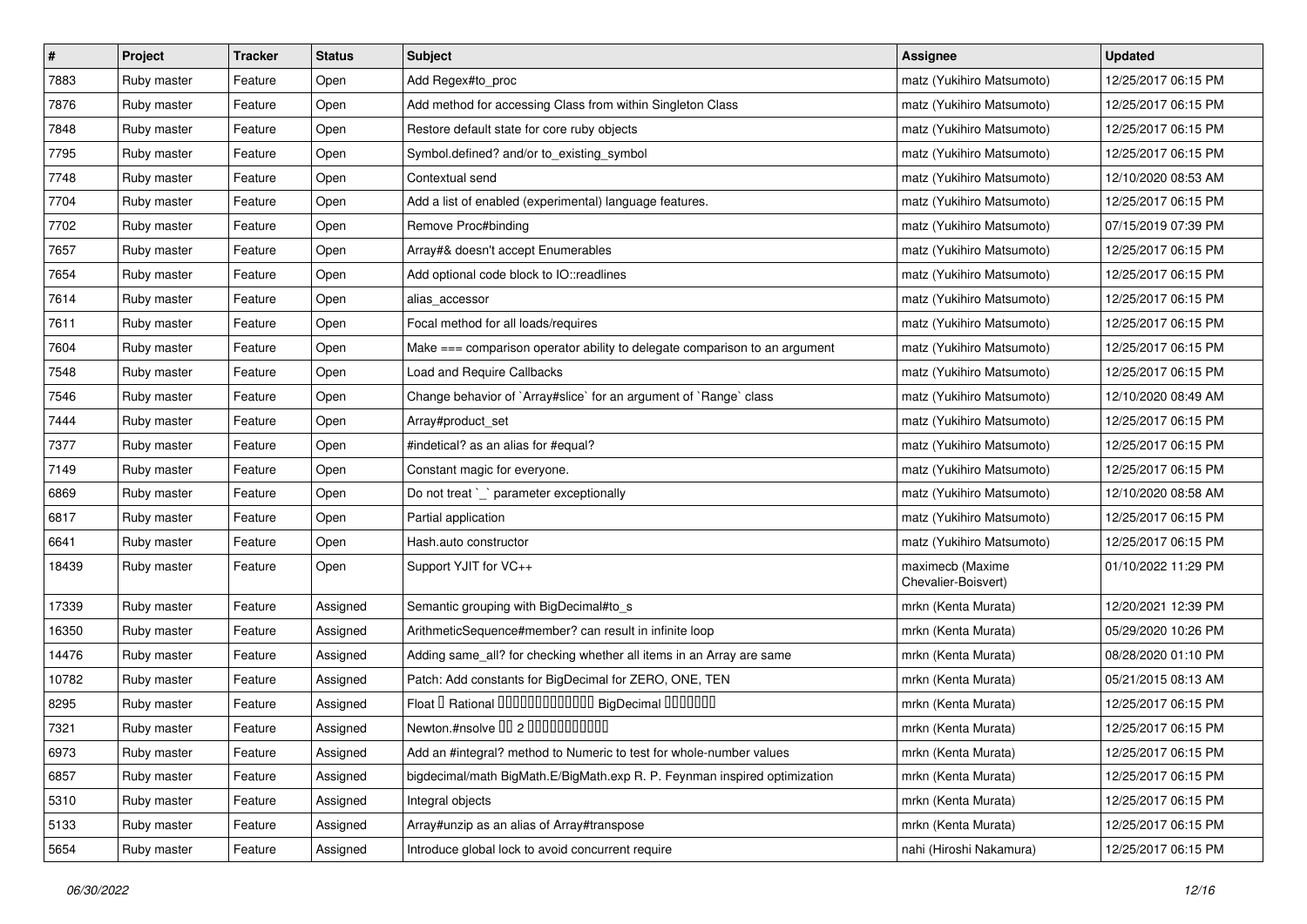| $\sharp$ | Project     | <b>Tracker</b> | <b>Status</b> | <b>Subject</b>                                                                                                                         | Assignee                 | <b>Updated</b>      |
|----------|-------------|----------------|---------------|----------------------------------------------------------------------------------------------------------------------------------------|--------------------------|---------------------|
| 17638    | Ruby master | Feature        | Assigned      | Support backtracing with the libbacktrace library                                                                                      | naruse (Yui NARUSE)      | 03/05/2021 03:40 PM |
| 17111    | Ruby master | Feature        | Assigned      | Improve performance of Net::HTTPHeader#set_form by 40%                                                                                 | naruse (Yui NARUSE)      | 08/10/2020 05:36 AM |
| 13221    | Ruby master | Feature        | Assigned      | [PATCH] gems/bundled_gems: add "curses" RubyGem                                                                                        | naruse (Yui NARUSE)      | 09/25/2017 06:32 PM |
| 9020     | Ruby master | Feature        | Assigned      | Net::HTTPResponse predicate/query methods                                                                                              | naruse (Yui NARUSE)      | 12/25/2017 06:15 PM |
| 6265     | Ruby master | Feature        | Assigned      | Remove 'useless' 'concatenation' syntax                                                                                                | naruse (Yui NARUSE)      | 08/10/2016 02:36 AM |
| 5764     | Ruby master | Feature        | Assigned      | Net::HTTP should assume HTTP/0.9 on unexpected responses                                                                               | naruse (Yui NARUSE)      | 07/15/2019 05:06 PM |
| 5461     | Ruby master | Feature        | Assigned      | Add pipelining to Net::HTTP                                                                                                            | naruse (Yui NARUSE)      | 12/25/2017 06:15 PM |
| 16559    | Ruby master | Feature        | Open          | Net::HTTP#request injects "Connection: close" header if #started? is false, wasting<br>HTTP server resources                           | naruse (Yui NARUSE)      | 05/28/2020 07:37 PM |
| 15940    | Ruby master | Feature        | Open          | Coerce symbols internal fstrings in UTF8 rather than ASCII to better share memory with<br>string literals                              | naruse (Yui NARUSE)      | 07/30/2019 04:17 AM |
| 15931    | Ruby master | Feature        | Open          | encoding for CESU-8                                                                                                                    | naruse (Yui NARUSE)      | 12/20/2019 05:42 AM |
| 13577    | Ruby master | Feature        | Assigned      | Digest file accidentally receives File object but uses file path                                                                       | nobu (Nobuyoshi Nakada)  | 05/20/2017 06:50 PM |
| 13516    | Ruby master | Feature        | Assigned      | Improve the text of the circular require warning                                                                                       | nobu (Nobuyoshi Nakada)  | 08/31/2017 05:49 AM |
| 8959     | Ruby master | Feature        | Assigned      | Allow top level prepend                                                                                                                | nobu (Nobuyoshi Nakada)  | 10/16/2013 03:22 AM |
| 8460     | Ruby master | Feature        | Assigned      | PATCH: optparse: add keep_unknown option                                                                                               | nobu (Nobuyoshi Nakada)  | 05/27/2021 10:07 PM |
| 7532     | Ruby master | Feature        | Assigned      | Hardcoded compiler location                                                                                                            | nobu (Nobuyoshi Nakada)  | 12/25/2017 06:15 PM |
| 7394     | Ruby master | Feature        | Assigned      | Enumerable#find ifnone parameter could be non-callable                                                                                 | nobu (Nobuyoshi Nakada)  | 02/10/2021 09:32 AM |
| 6769     | Ruby master | Feature        | Assigned      | rbinstall.rb: install both src and batch files separetely                                                                              | nobu (Nobuyoshi Nakada)  | 10/30/2015 12:38 PM |
| 6012     | Ruby master | Feature        | Assigned      | Proc#source_location also return the column                                                                                            | nobu (Nobuyoshi Nakada)  | 02/12/2019 07:49 AM |
| 4924     | Ruby master | Feature        | Assigned      | mkmf have header fails with C++ headers                                                                                                | nobu (Nobuyoshi Nakada)  | 12/25/2017 06:15 PM |
| 2324     | Ruby master | Feature        | Assigned      | Dir instance methods for relative path                                                                                                 | nobu (Nobuyoshi Nakada)  | 12/25/2017 05:58 PM |
| 16978    | Ruby master | Feature        | Open          | Ruby should not use realpath for __FILE_                                                                                               | nobu (Nobuyoshi Nakada)  | 04/01/2022 11:30 AM |
| 16291    | Ruby master | Feature        | Open          | Introduce support for resize in rb_ary_freeze and prefer internal use of rb_ary_freeze<br>and rb_str_freeze for String and Array types | nobu (Nobuyoshi Nakada)  | 12/25/2020 02:43 AM |
| 15305    | Ruby master | Feature        | Open          | [PATCH] include/ruby/ruby.h (RB_ALLOCV*): remove GC guard                                                                              | nobu (Nobuyoshi Nakada)  | 07/27/2021 11:39 AM |
| 13378    | Ruby master | Feature        | Open          | Eliminate 4 of 8 syscalls when requiring file by absolute path                                                                         | nobu (Nobuyoshi Nakada)  | 06/16/2017 07:57 AM |
| 12064    | Ruby master | Feature        | Open          | Make creation of enc/unicode/casefold.h automatic again                                                                                | nobu (Nobuyoshi Nakada)  | 02/12/2016 06:13 AM |
| 11670    | Ruby master | Feature        | Open          | Show warning to make nested def obsolete                                                                                               | nobu (Nobuyoshi Nakada)  | 11/09/2015 07:40 AM |
| 8449     | Ruby master | Feature        | Open          | Array#ary_plus always returns an array                                                                                                 | nobu (Nobuyoshi Nakada)  | 06/02/2013 04:23 PM |
| 8270     | Ruby master | Feature        | Open          | Ruby should build without thread support (aka minix)                                                                                   | nobu (Nobuyoshi Nakada)  | 12/10/2020 08:53 AM |
| 7745     | Ruby master | Feature        | Open          | lib/observer.rb: Observers are compared by identity                                                                                    | nobu (Nobuyoshi Nakada)  | 12/25/2017 06:15 PM |
| 14901    | Ruby master | Feature        | Assigned      | [PATCH] do not block SIGCHLD in normal Ruby Threads                                                                                    | normalperson (Eric Wong) | 07/19/2021 05:23 AM |
| 13721    | Ruby master | Feature        | Assigned      | [PATCH] net/imap: dedupe attr keys in Net::IMAP::FetchData                                                                             | normalperson (Eric Wong) | 07/27/2017 09:51 AM |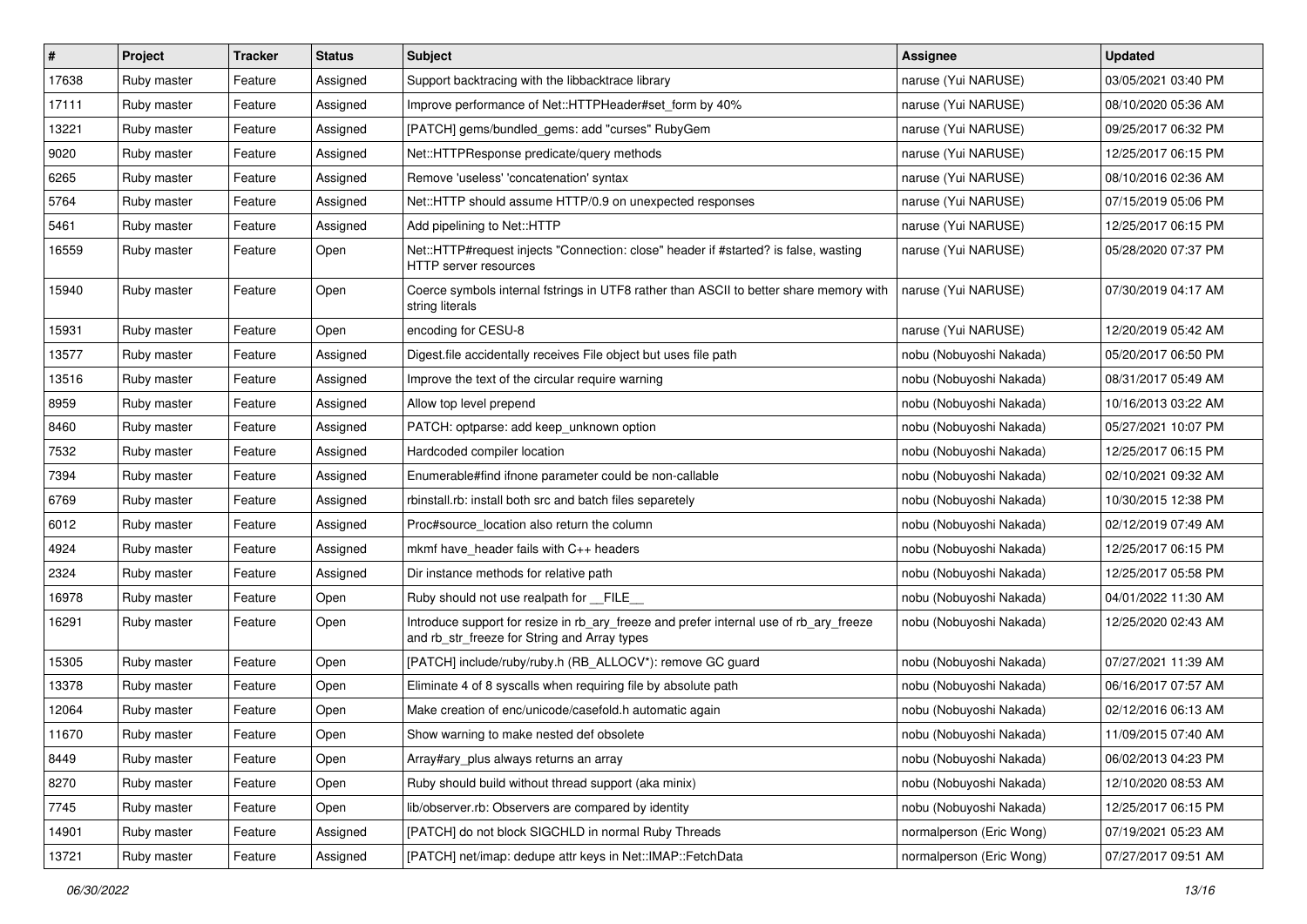| $\vert$ # | Project     | <b>Tracker</b> | <b>Status</b> | <b>Subject</b>                                                                   | <b>Assignee</b>                       | <b>Updated</b>      |
|-----------|-------------|----------------|---------------|----------------------------------------------------------------------------------|---------------------------------------|---------------------|
| 11299     | Ruby master | Feature        | Open          | [PATCH] use Array instead of custom struct for generic ivars                     | normalperson (Eric Wong)              | 06/24/2015 12:38 AM |
| 10328     | Ruby master | Feature        | Open          | [PATCH] make OPT_SUPPORT_JOKE a proper VM option                                 | normalperson (Eric Wong)              | 01/05/2018 09:01 PM |
| 12354     | Ruby master | Feature        | Assigned      | PKey::EC Can't output public key pem when private key exists                     | rhenium (Kazuki Yamaguchi)            | 07/24/2019 10:57 PM |
| 8126      | Ruby master | Feature        | Assigned      | OpenSSL::SSL:SSLSocket does not define #recv and #send messages                  | rhenium (Kazuki Yamaguchi)            | 08/08/2019 11:05 PM |
| 14412     | Ruby master | Feature        | Assigned      | DRb UNIX on local machine: add support for getpeereid()                          | seki (Masatoshi Seki)                 | 01/28/2018 12:51 PM |
| 5434      | Ruby master | Feature        | Assigned      | Allow per-class whitelisting of methods safe to expose through DRb               | seki (Masatoshi Seki)                 | 12/25/2017 06:15 PM |
| 12281     | Ruby master | Feature        | Assigned      | Allow lexically scoped use of refinements with 'using {}' block syntax           | shugo (Shugo Maeda)                   | 06/13/2016 07:44 AM |
| 6682      | Ruby master | Feature        | Assigned      | Add a method to return an instance attached by a singleton class                 | shyouhei (Shyouhei Urabe)             | 12/25/2017 06:15 PM |
| 11955     | Ruby master | Feature        | Assigned      | Expose Object that Receives logs in Logger                                       | sonots (Naotoshi Seo)                 | 11/09/2017 11:35 AM |
| 15239     | Ruby master | Feature        | Assigned      | [patch] test-spec win32ole                                                       | suke (Masaki Suketa)                  | 12/29/2019 01:04 PM |
| 6613      | Ruby master | Feature        | Assigned      | VT_RECORD, IRecordInfo Support in WIN32OLE                                       | suke (Masaki Suketa)                  | 12/25/2017 06:15 PM |
| 9590      | Ruby master | Feature        | Open          | introduce st_foreach_update and st_foreach_update_check for performance.         | tarui (Masaya Tarui)                  | 01/05/2018 09:00 PM |
| 7518      | Ruby master | Feature        | Assigned      | Fiddle::Pointer#to_str and Fiddle::Pointer#to_int should be removed              | tenderlovemaking (Aaron<br>Patterson) | 08/15/2013 04:56 AM |
| 7488      | Ruby master | Feature        | Assigned      | Receiving object_id in object creation probes                                    | tenderlovemaking (Aaron<br>Patterson) | 12/25/2017 06:15 PM |
| 7788      | Ruby master | Feature        | Open          | YAML Tag Schema Support                                                          | tenderlovemaking (Aaron<br>Patterson) | 12/25/2017 06:15 PM |
| 10038     | Ruby master | Feature        | Assigned      | Extend ObjectSpace.dump to expose buffer addresses for String and Array          | tmm1 (Aman Karmani)                   | 01/05/2018 09:01 PM |
| 11599     | Ruby master | Feature        | Open          | Dump entries of hash in ObjectSpace                                              | tmm1 (Aman Karmani)                   | 11/24/2015 05:52 PM |
| 11292     | Ruby master | Feature        | Open          | objspace: Dump type of special consts                                            | tmm1 (Aman Karmani)                   | 06/22/2015 04:22 AM |
| 12653     | Ruby master | Feature        | Assigned      | Use wide WinAPI for rb_w32_getcwd                                                | usa (Usaku NAKAMURA)                  | 09/12/2016 06:35 AM |
| 15166     | Ruby master | Feature        | Assigned      | 2.5 times faster implementation than current gcd implmentation                   | watson1978 (Shizuo Fujita)            | 04/26/2019 09:12 PM |
| 4831      | Ruby master | Feature        | Assigned      | Integer#prime_factors                                                            | yugui (Yuki Sonoda)                   | 01/23/2018 08:09 AM |
| 14844     | Ruby master | Feature        | Open          | Future of RubyVM::AST?                                                           | yui-knk (Kaneko Yuichiro)             | 08/31/2020 08:22 AM |
| 9235      | Ruby master | Feature        | Assigned      | Documentation for commercial support                                             | zzak (Zachary Scott)                  | 08/10/2019 02:55 PM |
| 15047     | Ruby master | Feature        | Assigned      | Documentation and more functions for Hash functions in C API                     |                                       | 03/20/2019 01:24 AM |
| 13847     | Ruby master | Feature        | Assigned      | Gem activated problem for default gems                                           |                                       | 12/10/2020 08:53 AM |
| 12848     | Ruby master | Feature        | Assigned      | Crazy idea: Allow regex definition for methods (Do not take it seriously please) |                                       | 10/18/2016 12:17 AM |
| 11625     | Ruby master | Feature        | Assigned      | Unlock GVL for SHA1 calculations                                                 |                                       | 09/25/2018 11:26 AM |
| 9830      | Ruby master | Feature        | Assigned      | Support for GOST private/public keys                                             |                                       | 09/13/2015 03:10 AM |
| 6133      | Ruby master | Feature        | Assigned      | SSLSocket <sup>[]</sup> shutdown <sup>[][][]</sup>                               |                                       | 09/13/2015 03:22 AM |
| 6047      | Ruby master | Feature        | Assigned      | read_all: Grow buffer exponentially in generic case                              |                                       | 09/13/2015 03:19 AM |
| 18885     | Ruby master | Feature        | Open          | Long lived fork advisory API (potential Copy on Write optimizations)             |                                       | 06/30/2022 09:27 AM |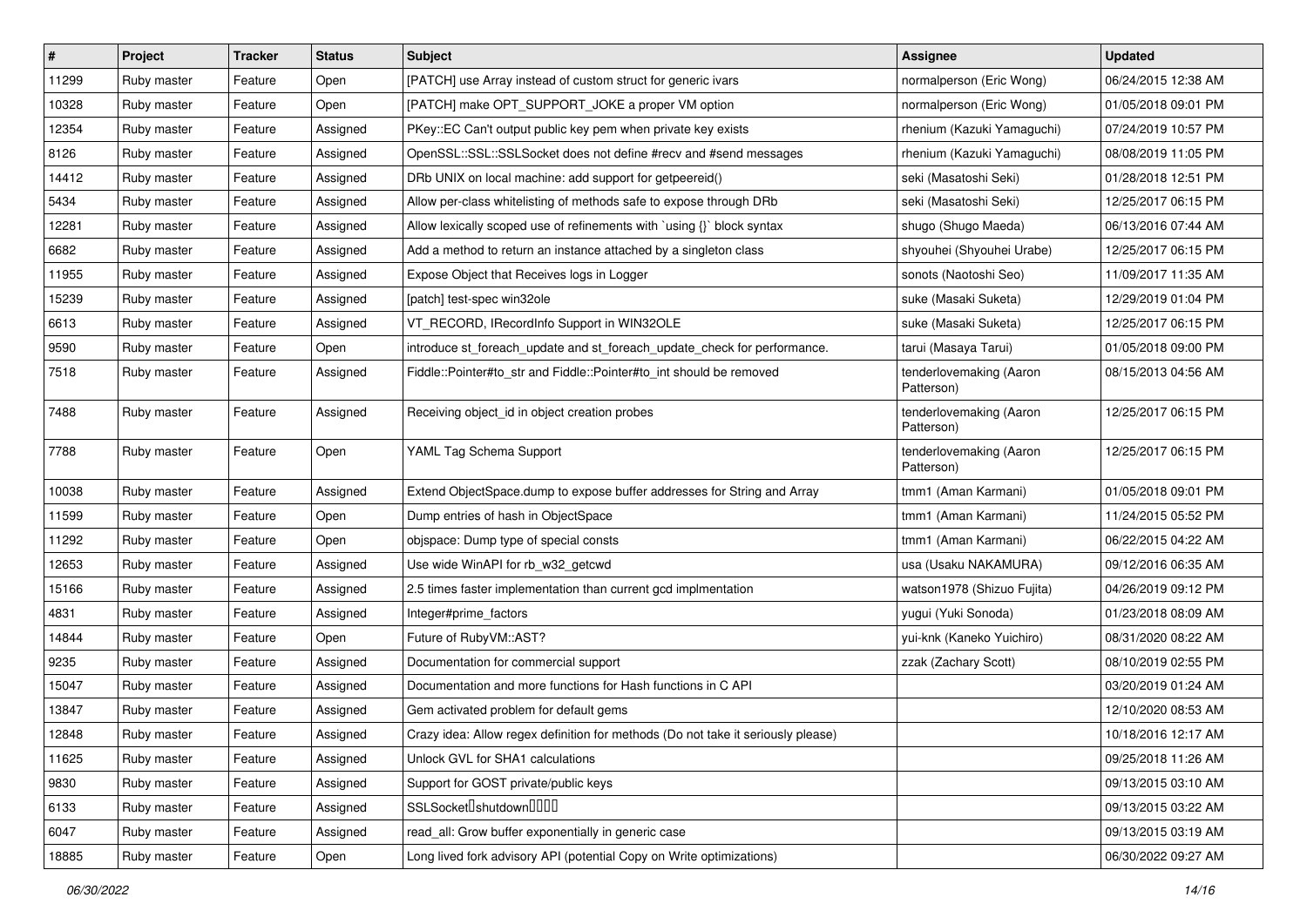| #     | Project     | <b>Tracker</b> | <b>Status</b> | <b>Subject</b>                                                                            | <b>Assignee</b> | <b>Updated</b>      |
|-------|-------------|----------------|---------------|-------------------------------------------------------------------------------------------|-----------------|---------------------|
| 18841 | Ruby master | Feature        | Open          | Proposal: autoload_relative                                                               |                 | 06/19/2022 11:22 PM |
| 18835 | Ruby master | Feature        | Open          | Add InstructionSequence#type method                                                       |                 | 06/16/2022 10:30 PM |
| 18832 | Ruby master | Feature        | Open          | Do not have class/module keywords consider ancestors of Object                            |                 | 06/21/2022 05:50 AM |
| 18831 | Ruby master | Feature        | Open          | Block argument to `yield`                                                                 |                 | 06/18/2022 03:12 AM |
| 18825 | Ruby master | Feature        | Open          | Specialized instruction for "array literal + `.hash`"                                     |                 | 06/14/2022 05:24 PM |
| 18822 | Ruby master | Feature        | Open          | Ruby lack a proper method to percent-encode strings for URIs (RFC 3986)                   |                 | 06/09/2022 02:42 PM |
| 18821 | Ruby master | Feature        | Open          | Expose Pattern Matching interfaces in core classes                                        |                 | 06/09/2022 07:24 AM |
| 18815 | Ruby master | Feature        | Open          | instance_{eval,exec} vs Proc#>>                                                           |                 | 06/02/2022 05:17 PM |
| 18814 | Ruby master | Feature        | Open          | Ractor: add method to query incoming message queue size                                   |                 | 06/30/2022 10:58 AM |
| 18812 | Ruby master | Feature        | Open          | Add ability to trace exit locations for YJIT                                              |                 | 06/01/2022 02:42 PM |
| 18809 | Ruby master | Feature        | Open          | Add Numeric#ceildiv                                                                       |                 | 06/21/2022 06:21 PM |
| 18798 | Ruby master | Feature        | Open          | UnboundMethod#==`with inherited classes                                                   |                 | 05/25/2022 12:32 AM |
| 18776 | Ruby master | Feature        | Open          | <b>Object Shapes</b>                                                                      |                 | 05/13/2022 01:11 AM |
| 18774 | Ruby master | Feature        | Open          | Add Queue#pop(timeout:)                                                                   |                 | 05/20/2022 12:27 AM |
| 18762 | Ruby master | Feature        | Open          | Add an Array#undigits that compliments Integer#digits                                     |                 | 05/03/2022 08:08 PM |
| 18757 | Ruby master | Feature        | Open          | Introduce %R percent literal for anchored regular expression patterns                     |                 | 04/27/2022 05:30 PM |
| 18736 | Ruby master | Feature        | Open          | self-p for method chain                                                                   |                 | 04/15/2022 11:09 AM |
| 18690 | Ruby master | Feature        | Open          | Allow `Kernel#then` to take arguments                                                     |                 | 05/10/2022 06:16 PM |
| 18685 | Ruby master | Feature        | Open          | Enumerator.product: Cartesian product of enumerables                                      |                 | 04/26/2022 07:02 AM |
| 18683 | Ruby master | Feature        | Open          | Allow to create hashes with a specific capacity.                                          |                 | 04/22/2022 02:34 PM |
| 18675 | Ruby master | Feature        | Open          | Add new exception class for resolv timeouts                                               |                 | 04/01/2022 11:22 PM |
| 18668 | Ruby master | Feature        | Open          | Merge `io-nonblock` gems into core                                                        |                 | 04/21/2022 10:02 AM |
| 18659 | Ruby master | Feature        | Open          | Create a Binding at the time of an exception and make it available to Rescue              |                 | 03/25/2022 10:55 AM |
| 18647 | Ruby master | Feature        | Open          | Non-recursive option for iseq-targeted Tracepoints in ruby 2.6+                           |                 | 03/18/2022 09:41 AM |
| 18644 | Ruby master | Feature        | Open          | Coerce anything callable to a Proc                                                        |                 | 06/18/2022 05:28 PM |
| 18642 | Ruby master | Feature        | Open          | Named ripper fields                                                                       |                 | 05/12/2022 01:37 PM |
| 18640 | Ruby master | Feature        | Open          | default empty string argument for `String#sub` and `String#sub!`, e.g. `"hello".sub("I")` |                 | 03/19/2022 02:33 AM |
| 18630 | Ruby master | Feature        | Open          | Introduce general `IO#timeout` and `IO#timeout=`for all (non-)blocking operations.        |                 | 04/21/2022 09:36 AM |
| 18617 | Ruby master | Feature        | Open          | Allow multiples keys in Hash#[] acting like Hash#dig                                      |                 | 03/10/2022 01:36 PM |
| 18603 | Ruby master | Feature        | Open          | Allow syntax like obj.method(arg)=value                                                   |                 | 02/27/2022 05:04 PM |
| 18597 | Ruby master | Feature        | Open          | Strings need a named method like `dup` that doesn't duplicate if receiver is mutable      |                 | 02/26/2022 11:56 PM |
| 18594 | Ruby master | Feature        | Open          | Add a #to_h method on URI::Generic                                                        |                 | 03/31/2022 01:18 PM |
| 18593 | Ruby master | Feature        | Open          | Add back URI.escape                                                                       |                 | 02/18/2022 07:45 PM |